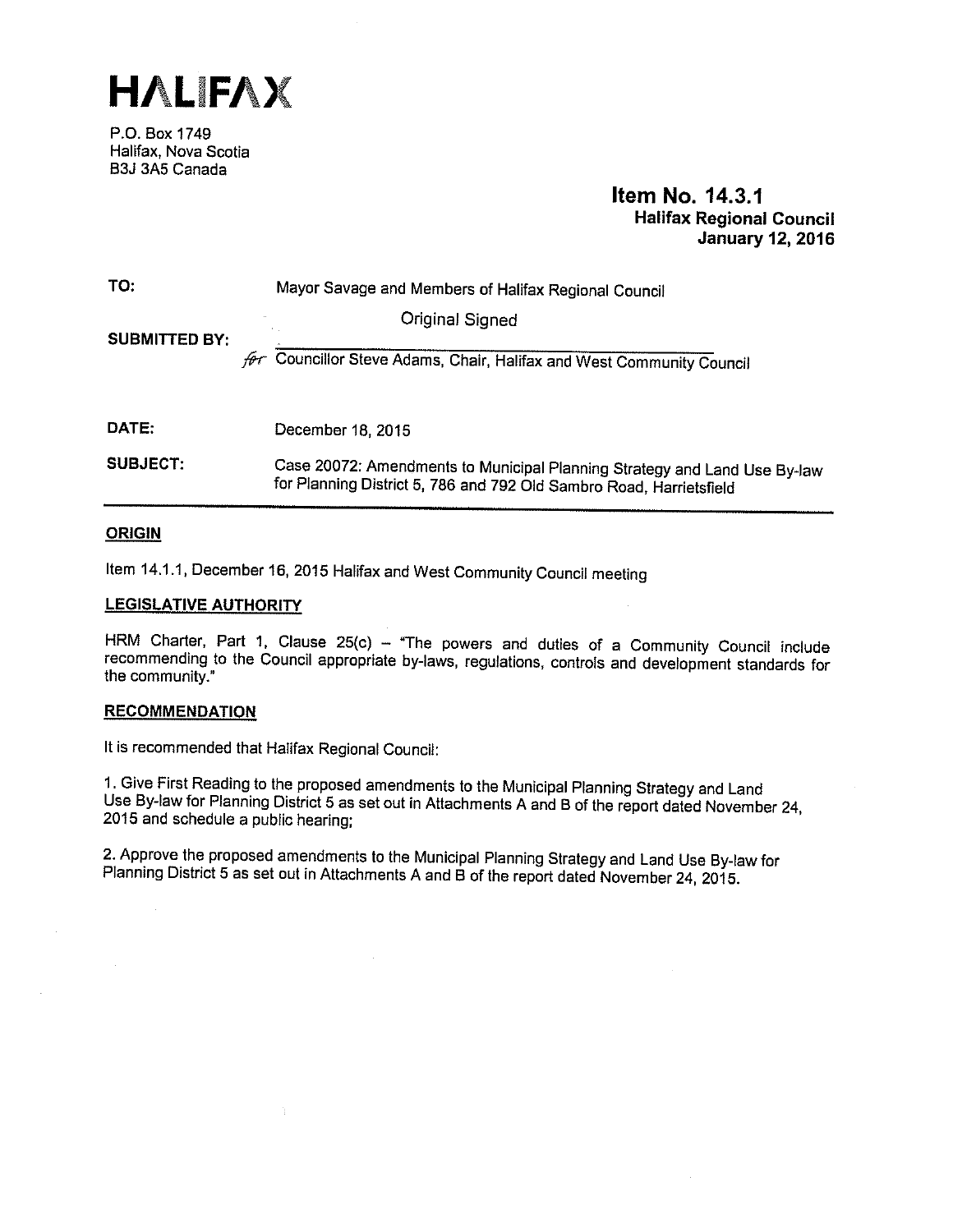### BACKGROUND

<sup>A</sup> staff repor<sup>t</sup> dated November 24, <sup>2015</sup> was before Halifax and West Community Council at their December 16, 2015 meeting.

### **DISCUSSION**

The Halifax and West Community Council passed <sup>a</sup> motion to approve the staff recommendation, forwarding the recommendation to Regional Council. There was no further discussion.

#### FINANCIAL IMPLICATIONS

As outlined in the November 24, 2015 report.

### COMMUNITY ENGAGEMENT

The Halifax and West Community Council consists of six duly elected members of Regional Council. Meetings are open to the public; agendas and reports are posted online in advance of the meeting.

#### ENVIRONMENTAL IMPLICATIONS

Not applicable.

### **ALTERNATIVES**

As outlined in the November 24, 2015 report.

#### ATTACHMENTS

Attachment 1 — Staff recommendation repor<sup>t</sup> dated November 24, 2015

A copy of this report can be obtained online at http://www.halifax.ca/council/agendasc/cagenda.php then choose the appropriate meeting date, or by contacting the Office of the Municipal Clerk at 902.490.4210, or Fax 902.490.4208.

Report Prepared by: Andrew Reid, Legislative Assistant, 902-490-5934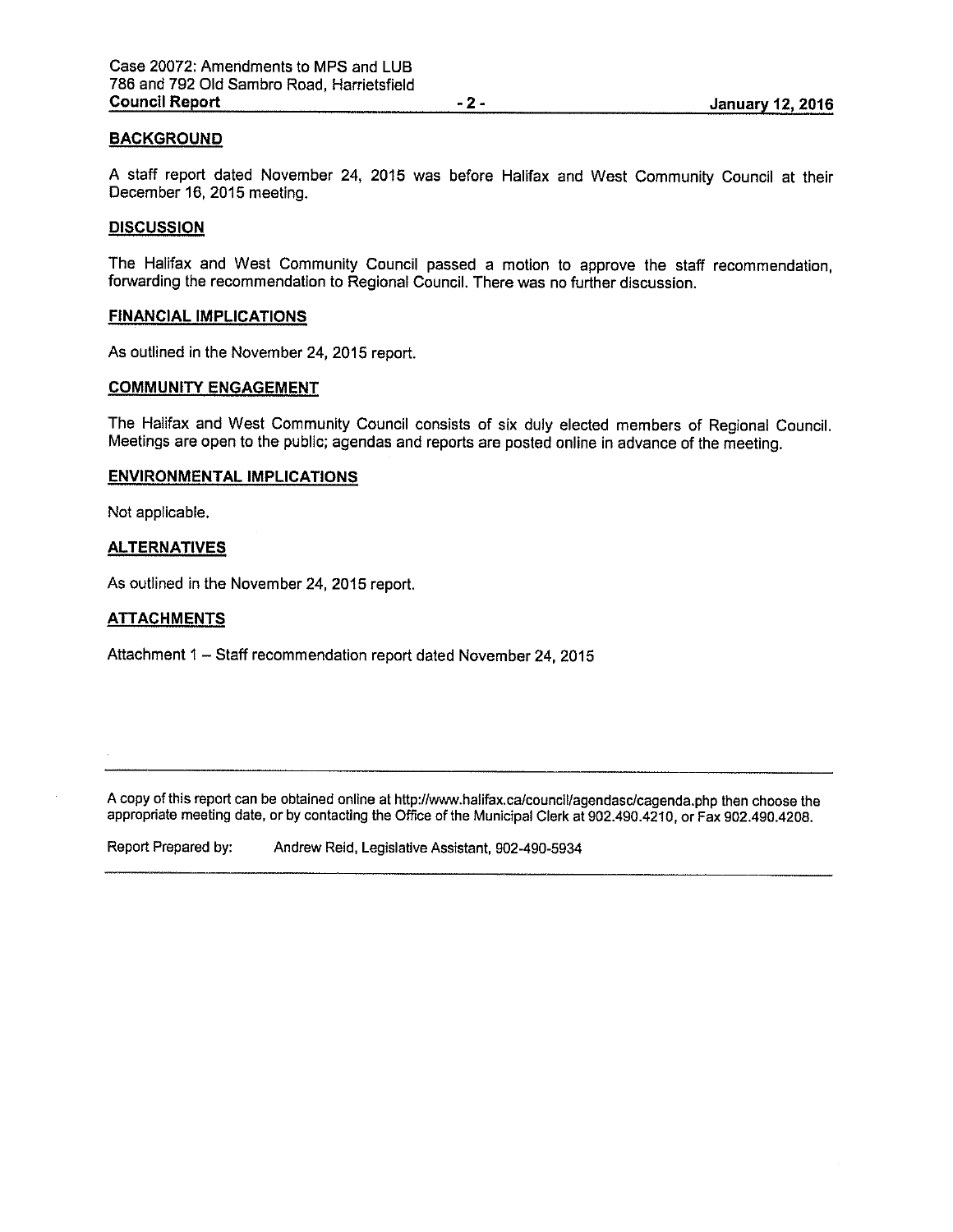



P.O. Box 1749 Halifax, Nova Scotia B3J 3A5 Canada

# Item No. 14.1.1 Halifax and West Community Council December 16, 2015

| TO:                  | Chair and Members of the Halifax and West Community Council<br><b>Onginal Signed</b>                                                             |
|----------------------|--------------------------------------------------------------------------------------------------------------------------------------------------|
| <b>SUBMITTED BY:</b> |                                                                                                                                                  |
|                      | Bob Bjerke, Chief Planner and Director, Planning and Development                                                                                 |
| DATE:                | November 24, 2015                                                                                                                                |
| <b>SUBJECT:</b>      | Case 20072: Amendments to Municipal Planning Strategy and Land Use<br>By-law for Planning District 5, 786 and 792 Old Sambro Road, Harrietsfield |

### **ORIGIN**

- Application by KVM Consultants
- September 22, 2015, Regional Council initiation of the MPS amendment process

### LEGISLATIVE AUTHORITY

Halifax Regional Municipality Charter (HRM Charter), Part VIII, Planning & Development

### **RECOMMENDATION**

It is recommended that Halifax and West Community Council recommend that Regional Council:

- 1. Give First Reading to the proposed amendments to the Municipal Planning Strategy and Land Use By-law for Planning District 5 as set out in Attachments A and B of this report and schedule a public hearing;
- 2. Approve the proposed amendments to the Municipal Planning Strategy and Land Use By-law for Planning District 5 as set out in Attachments A and <sup>B</sup> of this report.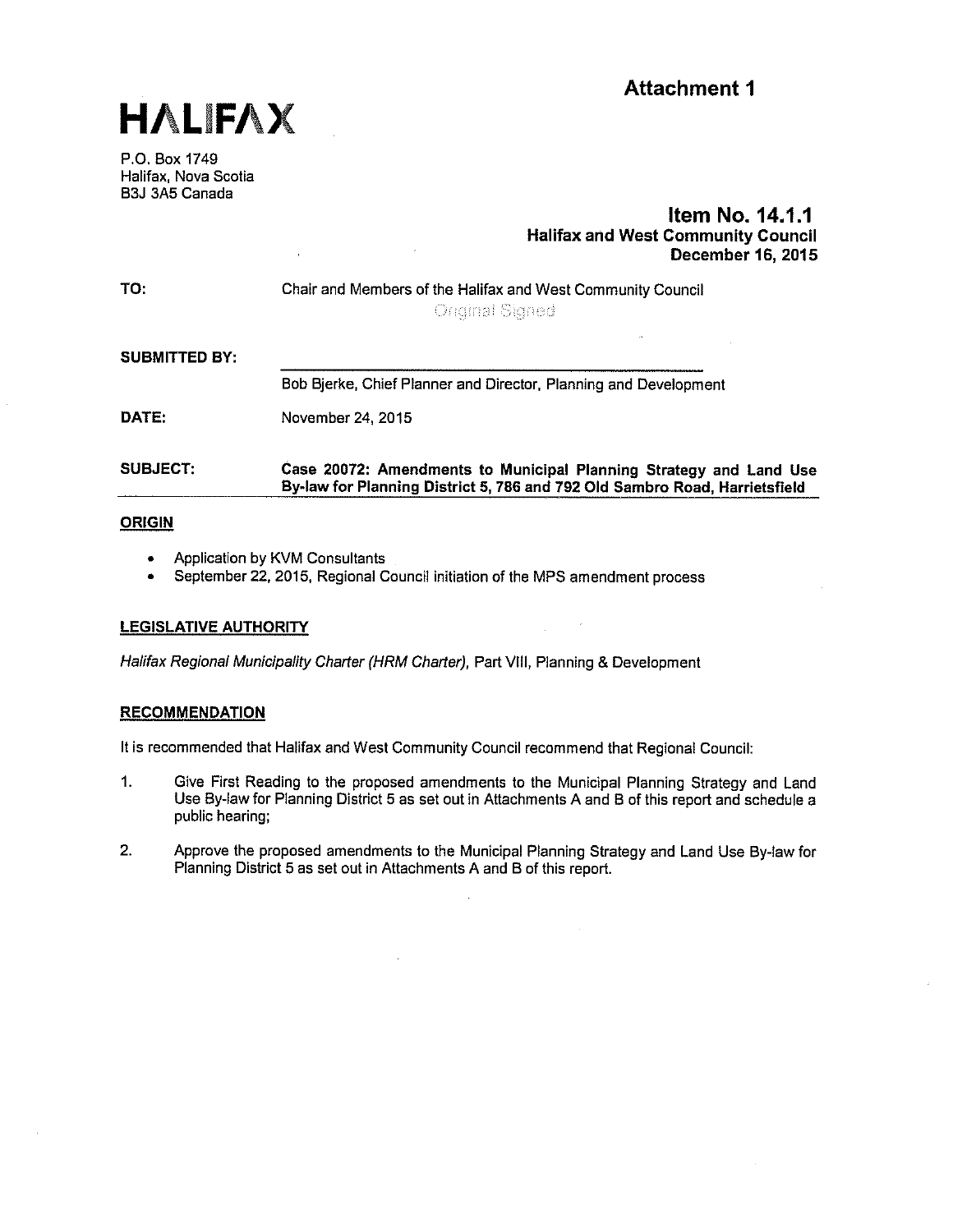### **BACKGROUND**

The applicant, KVM Consultants on behalf of the property owner Steel-n-Motion Inc., have submitted an application to develop <sup>a</sup> mobile welding business at <sup>786</sup> and <sup>792</sup> Old Sambro Road, Harrietsfleld. This proposal cannot be considered under the existing policy and zoning of the Municipal Planning Strategy (MPS) and Land Use By-law (LUB) for Planning District <sup>5</sup> and therefore, the applicant is seeking an amendment to the MPS and LUB.

### Subject Properties

| Location                                     | 786 and 792 Old Sambro Road, Harrietsfield                                                                                                                                                                                                                                                                                                                                                                                                                                                                                                                                                                                                                                                                                                                                                                                                                                       |
|----------------------------------------------|----------------------------------------------------------------------------------------------------------------------------------------------------------------------------------------------------------------------------------------------------------------------------------------------------------------------------------------------------------------------------------------------------------------------------------------------------------------------------------------------------------------------------------------------------------------------------------------------------------------------------------------------------------------------------------------------------------------------------------------------------------------------------------------------------------------------------------------------------------------------------------|
| Area                                         | 4,065.6 square metres (43, 762 square feet)                                                                                                                                                                                                                                                                                                                                                                                                                                                                                                                                                                                                                                                                                                                                                                                                                                      |
| Community<br>Plan<br>Designation             | Residential - See Map 1                                                                                                                                                                                                                                                                                                                                                                                                                                                                                                                                                                                                                                                                                                                                                                                                                                                          |
| <b>Current Zoning</b>                        | R-2 (Two Unit Dwelling) - See Map 2                                                                                                                                                                                                                                                                                                                                                                                                                                                                                                                                                                                                                                                                                                                                                                                                                                              |
| Current Use<br>оf<br><b>Subject Property</b> | 792 Old Sambro Road is developed with a single unit dwelling; 786 Old Sambro<br>Road is currently undeveloped                                                                                                                                                                                                                                                                                                                                                                                                                                                                                                                                                                                                                                                                                                                                                                    |
| <b>Surrounding Uses</b>                      | The surrounding area is comprised of a mix of commercial, industrial, and<br>residential uses which include:<br>a construction office, located at 780 Old Sambro Road;<br>the Harrietsfield Industrial Park located across Old Sambro Road;<br>$\bullet$<br>several auto repair shops, located at 793, 801 and 806 Old Sambro<br>Road:<br>two non-conforming residential properties that are zoned C-5, located at<br>789 and 800 Old Sambro Road; and<br>residential properties zoned R-2 on the east side of Duggen Lane (Map<br>$\bullet$<br>2) which, including the subject properties, form part of a cluster of<br>residentially designated and zoned properties in the area (25 properties<br>in total), with the majority of the these properties located to the north (<br>Maps 1 and 2).<br>The subject properties also abut the southern shore of Weavers North Lake. |

### Existing Planning Policies and Zoning Context

The subject properties are located at the edge of the Residential designation and abut the Industrial-Commercial designation. In 1988, the former County of Halifax adopted the MPS and LUB for Planning District 5. The northwest portion of the <sup>p</sup>lan area was designated Industrial-Commercial with the intention to concentrate industrial and larger commercial uses in one location. In the <sup>p</sup>lanning documents approved by Council, <sup>a</sup> cluster of residential properties located in this area was designated Industrial-Commercial within the MPS but zoned R-2 in the LUB, to respect the existing residential uses developed on the lands. However, in response to public opposition, the designation of these same properties was changed to Residential by the Province as part of their approval of the MPS. The designation boundaries have not changed since <sup>1988</sup> and were included in the re-adopted MPS and LUB that was approved in 1995.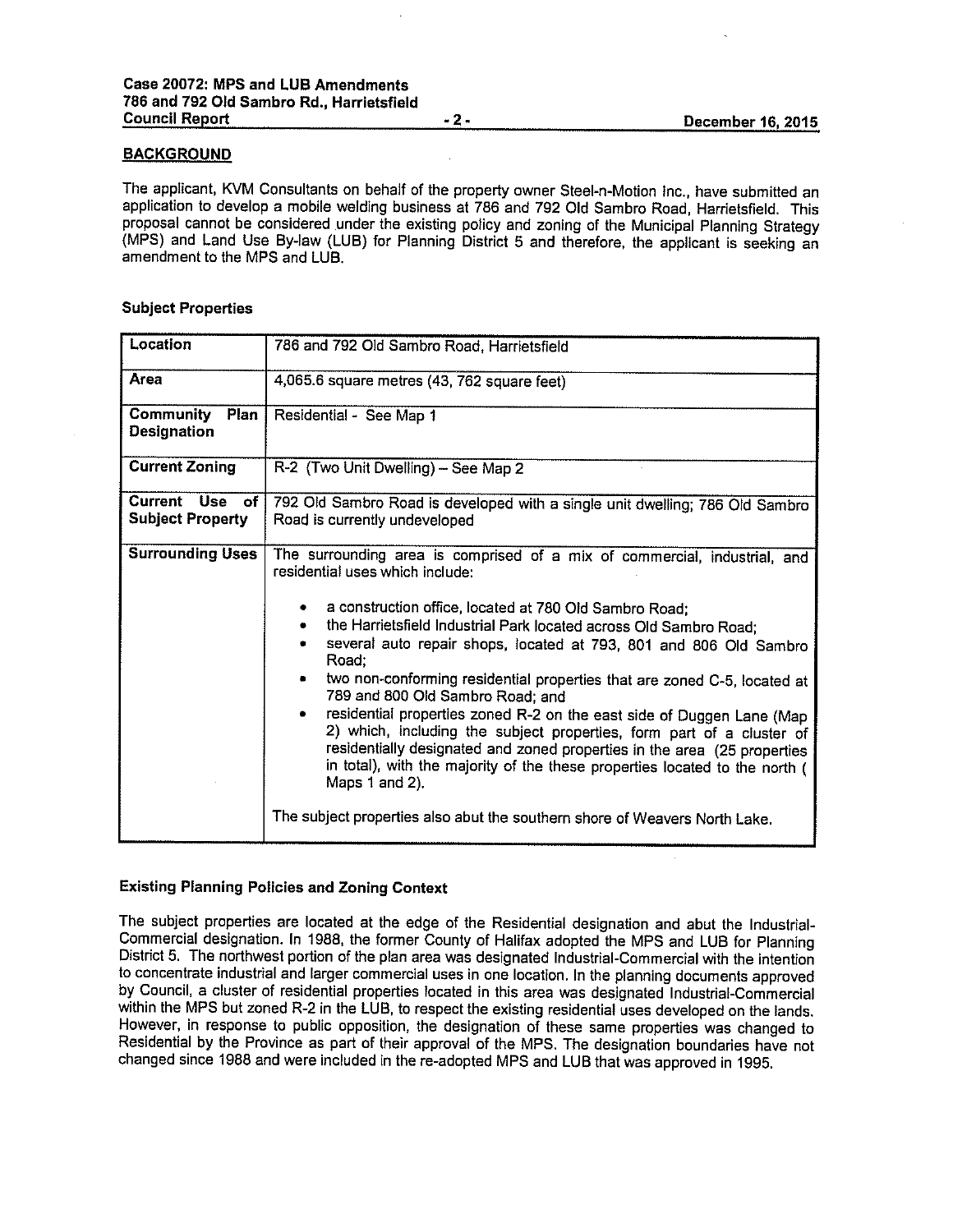The intent of the Residential designation is to support existing residential areas, as well as promoting new, low density residential development throughout the designation. It further supports those uses associated with residential uses such as day cares and home based business and fishery uses which are considered traditional to the area.

The Industrial-Commercial designation supports the concentration of industrial and commercial lands to curtail land use conflicts with other types of uses while supporting the economic benefit of commercial and industrial uses. Policy IC-2 considers the creation of the C-5 Zone which is to be applied to properties within the Industrial-Commercial designation and is considered the base zone for the <sup>p</sup>lan area.

#### Proposal

The applicant is now requesting that the MPS designation for the subject properties be changed from Residential to Industrial-Commercial Designation and further, be rezoned from the R-2 Zone to the C-S Zone to allow for the development of <sup>a</sup> mobile welding business. It is anticipated that the main activities on the subject properties would include training, indoor vehicle storage and office operations with <sup>2</sup> to <sup>3</sup> staff.

Although the request has centred on the applicant's intention to develop the lands with <sup>a</sup> mobile welding business, if the proposal is approved all uses within the the C-S Zone would be permitted on the subject properties. The C-5 Zone permits <sup>a</sup> mix of commercial and industrial uses as shown on Attachment D.

#### **DISCUSSION**

#### Evaluation of Proposed MPS and LUB Amendments

Staff has reviewed the request and advise that the proposed amendments to the MPS and LUB are appropriate. Attachment <sup>E</sup> provides an evaluation of the proposal in relation to the industrial-commercial policies of the MPS. The following outlines matters that have been identified for more detailed discussion.

### Compatibility with the Existing Industrial — Commercial Area

The subject properties are mainly surrounded by existing industrial and commercial uses, including <sup>a</sup> construction office located at <sup>780</sup> Old Sambro Road. There are several properties located across Duggen Road and Old Sambro Road that are developed with auto repair uses. Further, the subject properties are located adjacent to the Harrietsfield Industrial Park, which is located on the opposite side of Old Sambro Road and contains <sup>a</sup> variety of industrial uses.

As noted in the Background section of this report, the subject properties are part of <sup>a</sup> cluster of residentially zoned properties. However, the majority of these properties are located to the north, Other residential uses in the area are understood to be non-conforming uses and can be re-developed for industrial and commercial uses in the future.

As the subject properties are situated at the edge of the Residential Designation, and located near <sup>a</sup> number of industrial and commercial uses and zones, staff advises that the proposal is compatible with the commercial-industrial nature of the area.

#### Adiacent Residential Uses

The subject properties abut <sup>a</sup> residential property at <sup>34</sup> Duggen Lane that is zoned R-2 and developed with <sup>a</sup> single unit dwelling. However, the dwelling is located approximately <sup>23</sup> metres (75 feet) from the subject properties and the C-5 Zone requires ample separation distances where industrial or commercial uses abut residential uses. The zone also requires that no open storage or outdoor display is permitted in any yard which abuts <sup>a</sup> residential uses except where <sup>a</sup> visual barrier is provided. It is anticipated that this combination of <sup>p</sup>hysical separation and buffering would mitigate against any potential land use conflicts.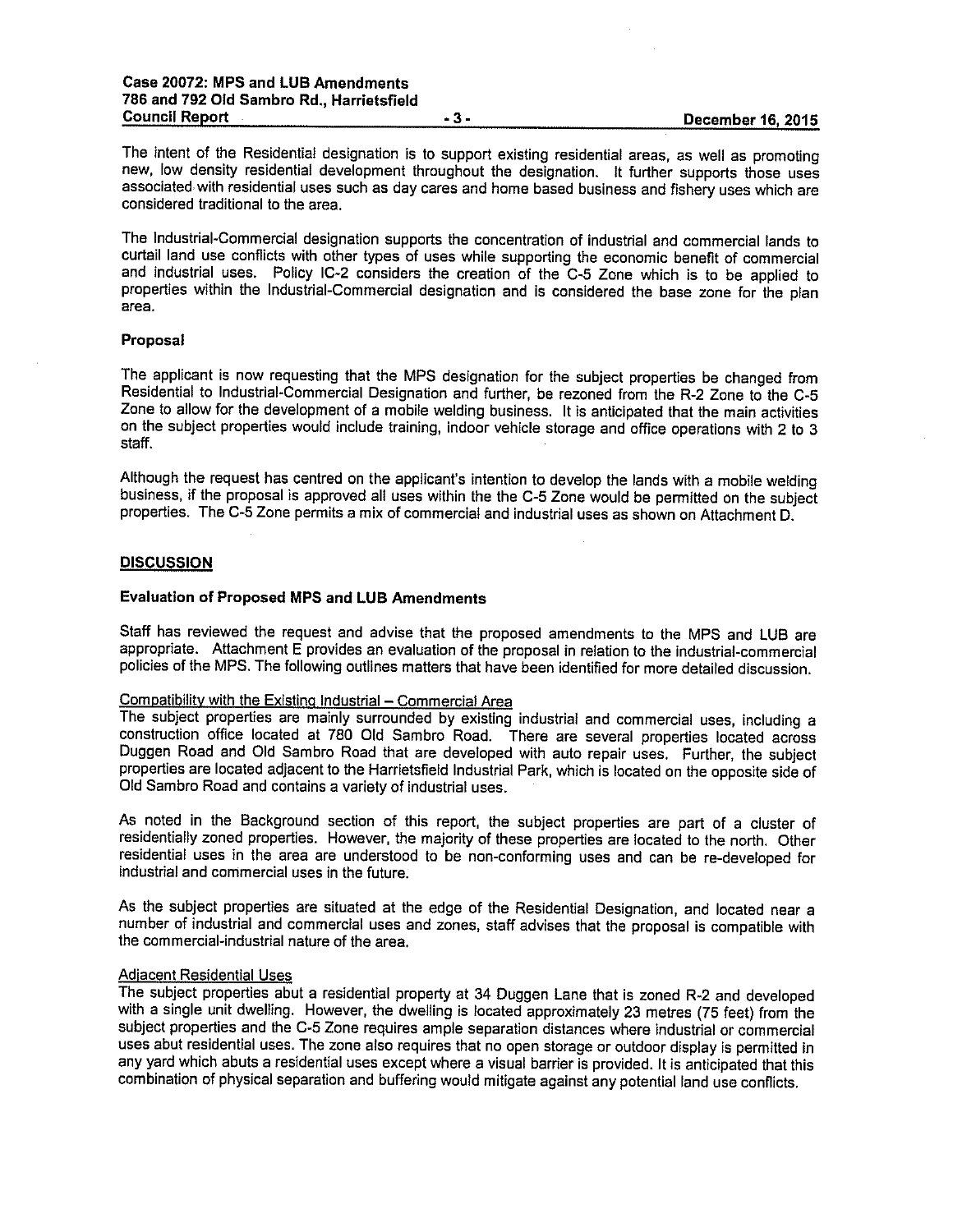### **Proximity to Weavers North Lake**

During the June 25, <sup>2015</sup> public information meeting for Case 19894, concerns were raised about the potential impact to Weaver North Lake, which abuts the subject properties to the east. As per the requirements of the Land Use By-law no building is permitted to be located within 18.3 metres (60 feet) of the lake. Nova Scotia Environment has also indicated that prior to any site work, the property owner will need to obtain any provincial necessary approvals to ensure lot development does not result in erosion and siltation into the watercourse.

### Conclusion

The requested MPS and LUB amendments are consistent with the overall intent of the MPS to consolidate industrial-commercial uses in this area. Although the subject properties abut <sup>a</sup> residential property, the existing provisions in the C-S Zone are sufficient to reduce potential land use conflicts. Therefore, staff recommends that Regional Council approve the proposed MPS and LUB amendments as contained in Attachments <sup>A</sup> and B.

### FINANCIAL IMPLICATIONS

The HRM costs associated with the processing of this <sup>p</sup>lanning application can be accommodated within the approved 2015/16 operating budget for C310 Planning & Applications.

### COMMUNITY ENGAGEMENT

The community engagement process is consistent with the Public Participation Program described in the August 28, <sup>2015</sup> MPS amendment initiation report. In addition to the June 25, <sup>2015</sup> public meeting held for Case <sup>19894</sup> (see Attachment C), further public participation was achieved through information notices posted on the website and mailed to residents within the notification area as shown on Map 2.

<sup>A</sup> public hearing must be held by Regional Council before it can consider the approval of the proposed amendments to the MPS and LUB. Should Regional Council decide to proceed with <sup>a</sup> public hearing on this application, in addition to the published newspaper advertisements, property owners within the notification area shown on Map <sup>2</sup> will be advised of the public hearing by regular mail. The HRM website will also be updated to indicate notice of the public hearing.

Amendments to the MPS and LUB would potentially impact the following stakeholders: local residents, property owners, business owners.

### ENVIRONMENTAL IMPLICATIONS

No additional concerns have been identified beyond those raised in this report.

#### **ALTERNATIVES**

Halifax and West Community Council may choose to recommend that:

- 1. Regional Council approve the proposed MPS and LUB amendments subject to modifications. This may necessitate further negotiation with the applicant and the preparation of <sup>a</sup> supplementary staff report.
- 2. Regional Council refuse the proposed MPS and LUB amendments. <sup>A</sup> decision of Regional Council to refuse the proposed MPS and LUB amendments is not appealable as per section <sup>262</sup> of the HRM Charter.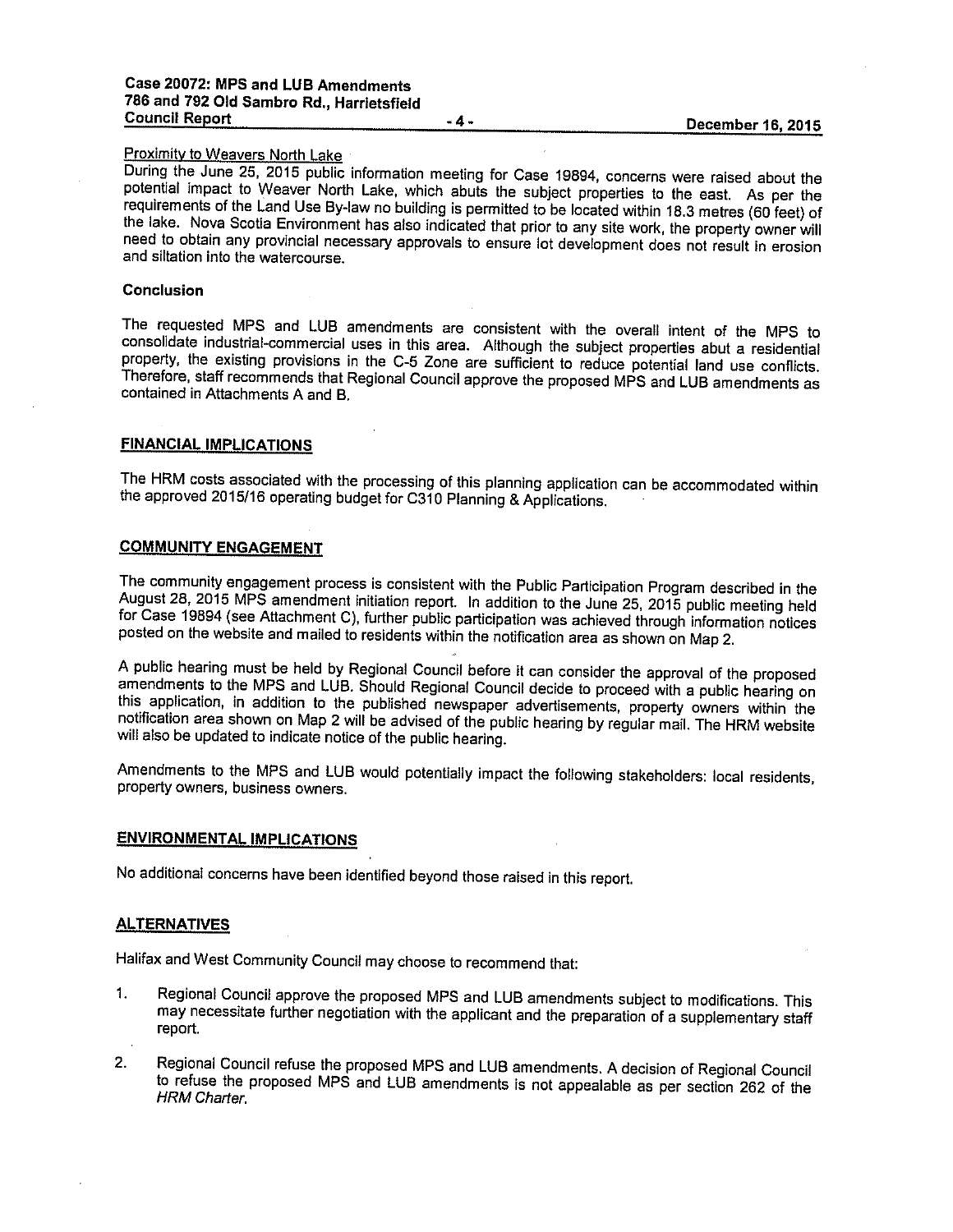### **ATTACHMENTS**

| Map 1                                                                        | Generalized Future Land Use Map                                                                                                                                                                                                                                                                                                                                 |
|------------------------------------------------------------------------------|-----------------------------------------------------------------------------------------------------------------------------------------------------------------------------------------------------------------------------------------------------------------------------------------------------------------------------------------------------------------|
| Map 2                                                                        | Zoning and Notification Map                                                                                                                                                                                                                                                                                                                                     |
| Attachment A<br>Attachment B<br>Attachment C<br>Attachment D<br>Attachment E | Proposed Amendment to the Municipal Planning Strategy for Planning District 5<br>Proposed Amendment to the Land Use Bylaw for Planning District 5<br>Minutes of Public Information Meeting (Case 19894)<br>Excerpt from the Land Use Bylaw for Planning District 5<br>Review of Relevant Policies of the Municipal Planning Strategy for Planning<br>District 5 |

<sup>A</sup> copy of this report can be obtained online at http:llwww.halifax.ca/commcoun/index.php then choose the appropriate Community Council and meeting date, or by contacting the Office of the Municipal Clerk at 902-490-4210 or Fax 9024904208.

Report Prepared by: Jillian MacLellan, Planner, Development Approvals, 902-490-4423

Original Signed

Report Approved by:

Kelly Denty, Manager of Development Approvals, 902-490-4800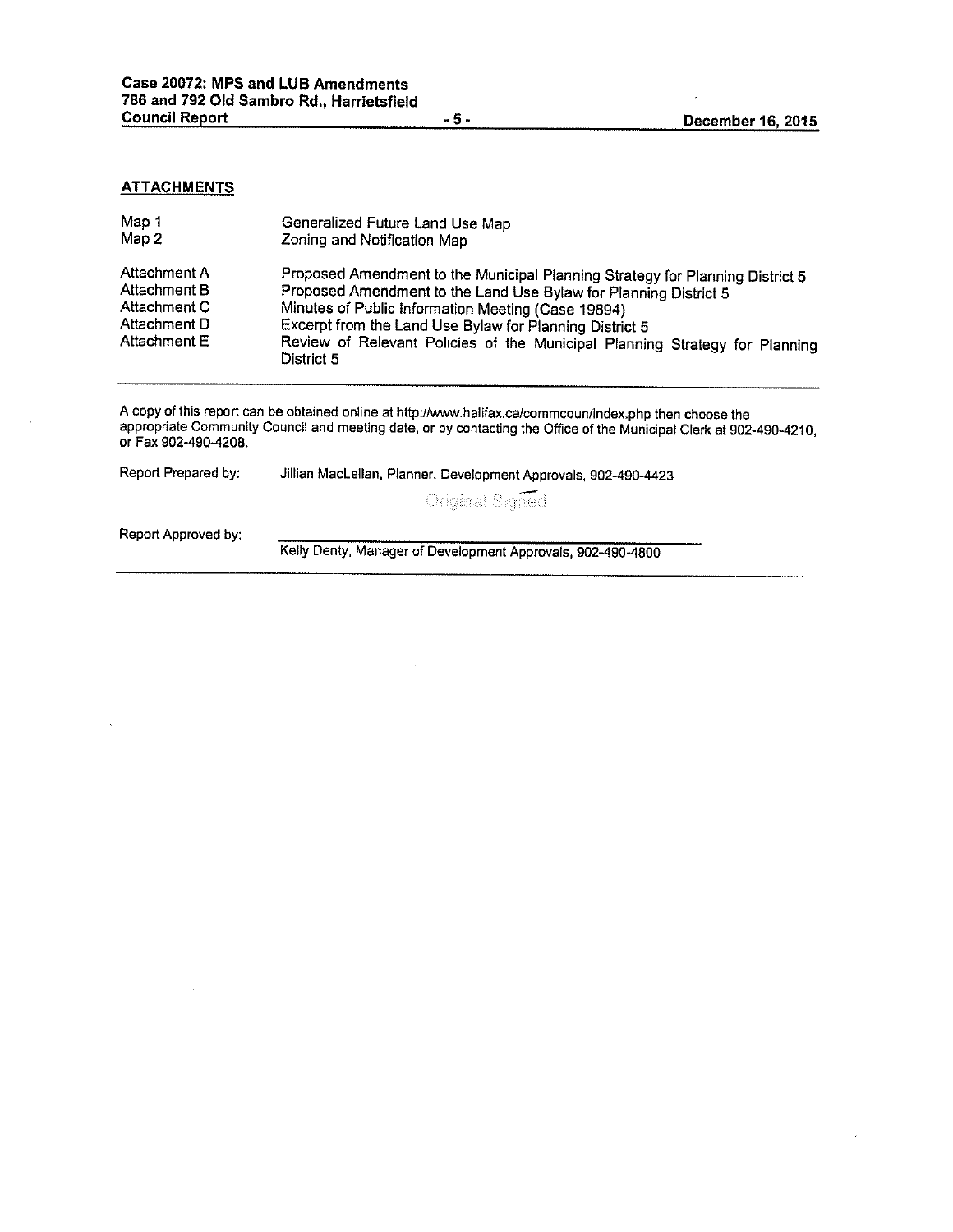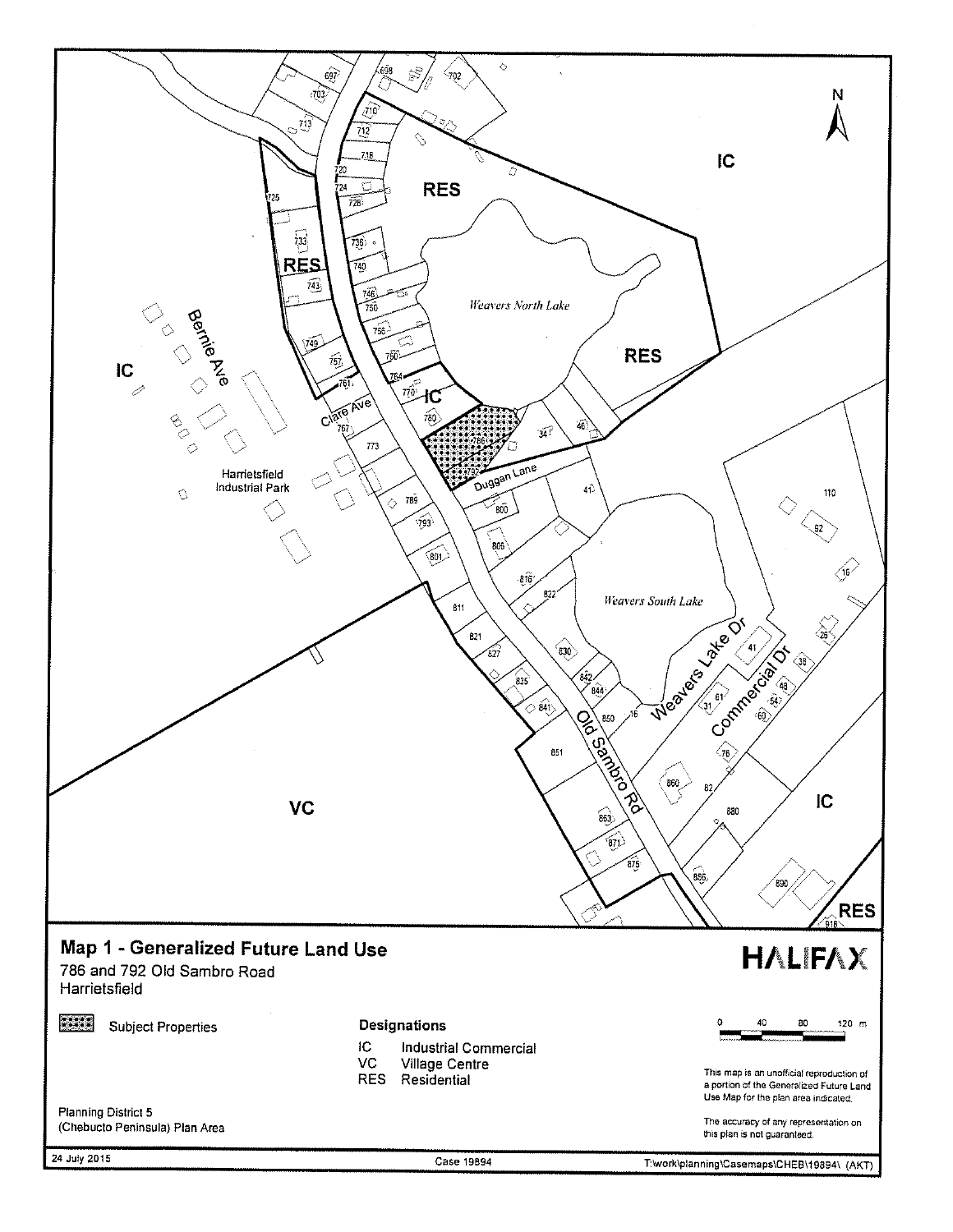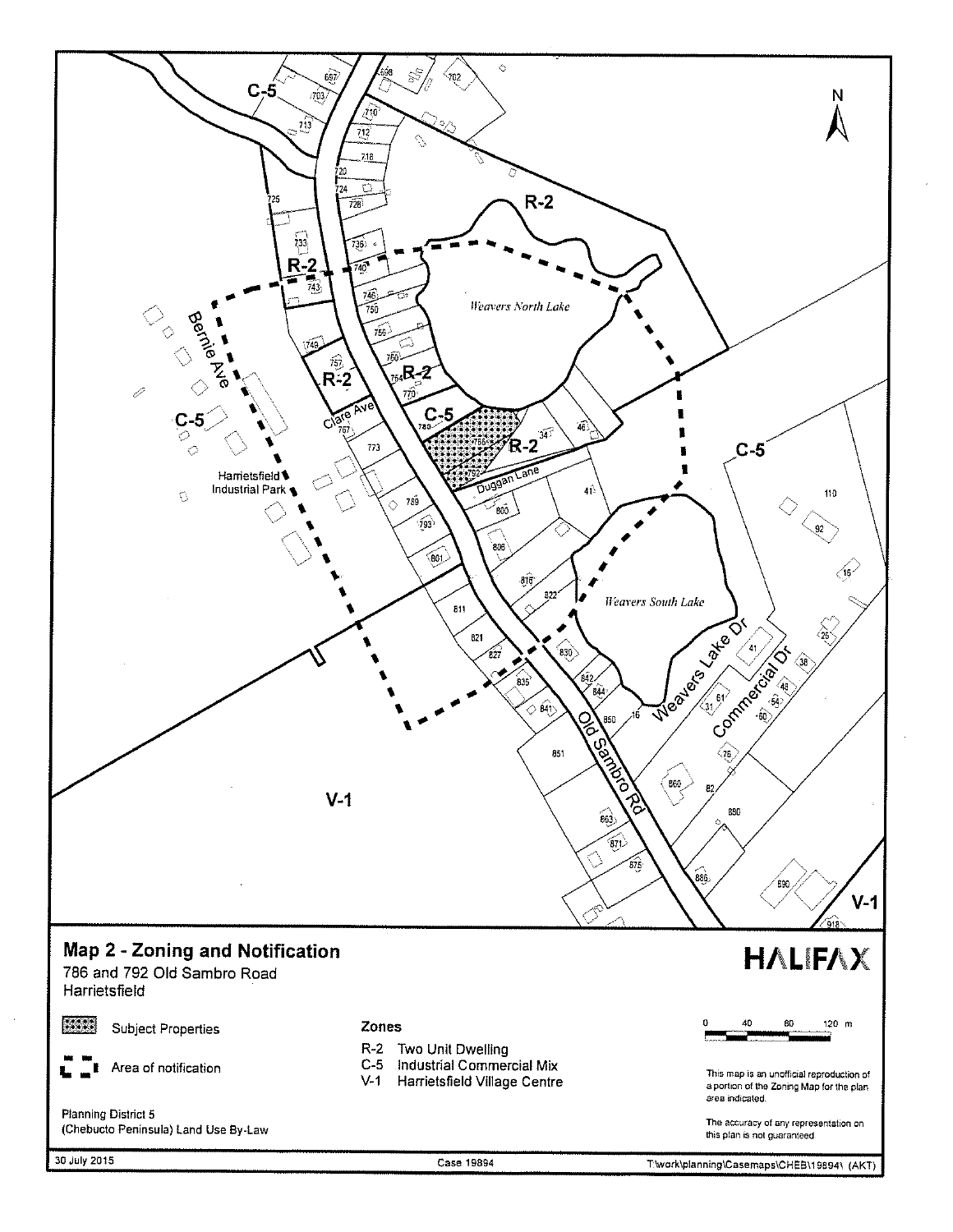# **ATTACHMENT A** Proposed Amendment to the Municipal Planning Strategy for Planning District <sup>5</sup>

BE IT ENACTED by the Regional Council of the Halifax Regional Municipality that the Municipal Planning Strategy for Planning District <sup>5</sup> is hereby further amended as follows:

 $1<sub>1</sub>$ Amend Map <sup>1</sup> of the Municipal Planning Strategy for Planning District 5, by changing the Generalized Future Land Use for the properties identified as <sup>786</sup> and <sup>792</sup> Old Sambro Road, Harrietsfield, from the Residential Designation to the Industrial — Commercial Designation as illustrated on Schedule "A" of this attachment.

> THIS IS TO CERTIFY that the by-law of which this is <sup>a</sup> true copy was duly passed at <sup>a</sup> duly called meeting of the Regional Council of Halifax Regional Municipality held on the \_\_day of the A.D., 20\_.

GIVEN under the hand of the municipal clerk and under the Corporate Seal of the said Municipality this \_ day of the  $A.D., 20$ .

Municipal Clerk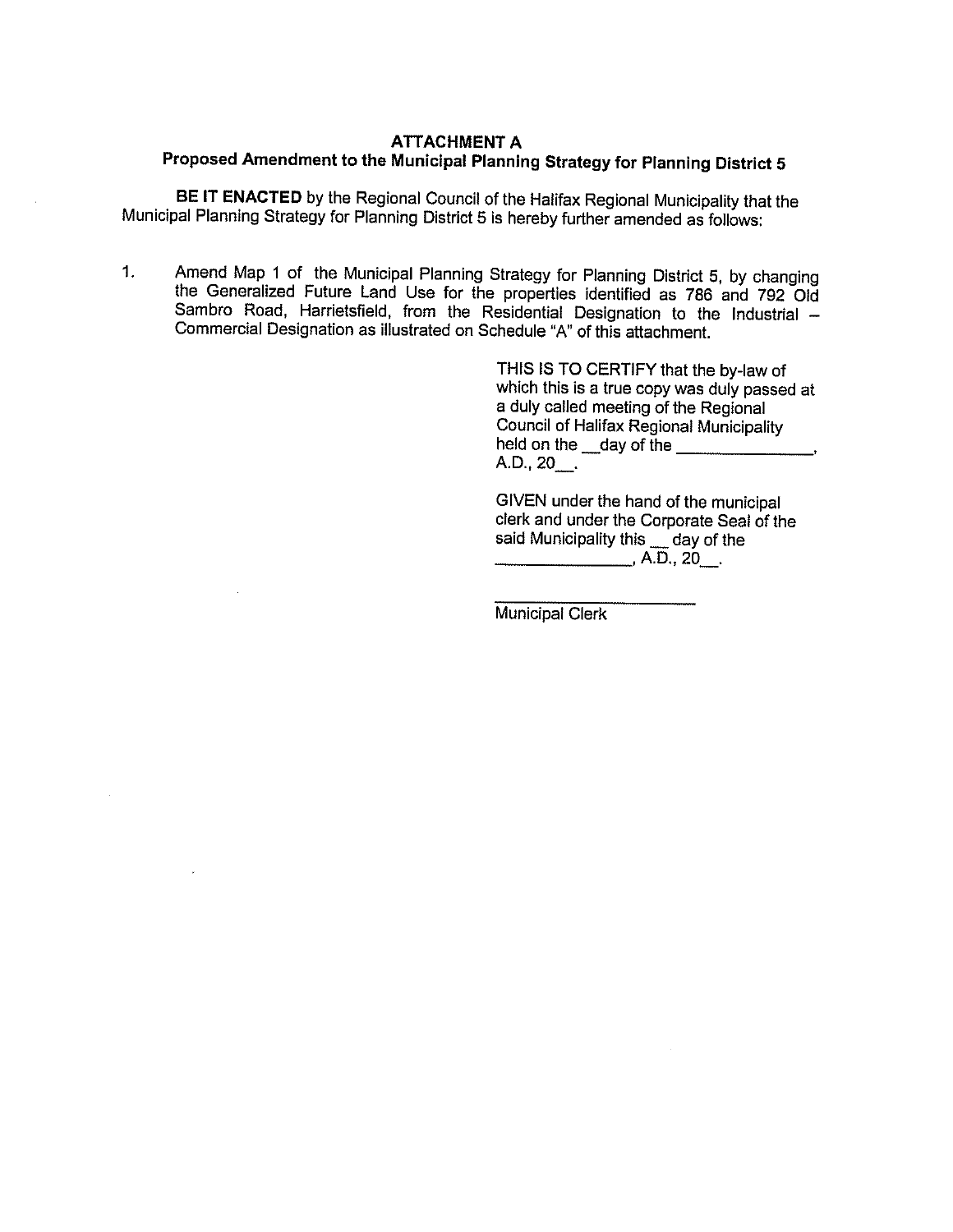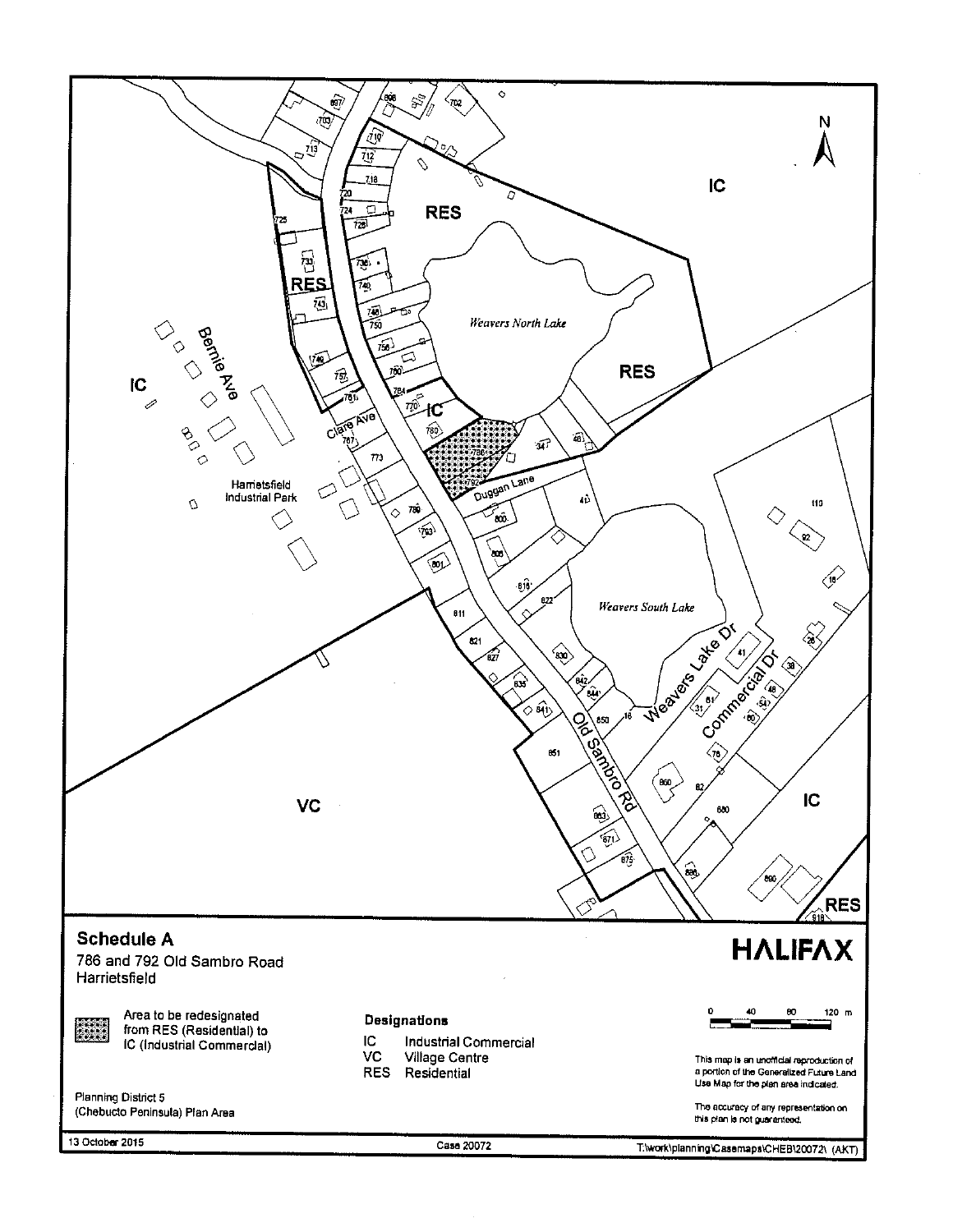### **ATTACHMENT B** Proposed Amendment to the Land Use By-law for Planning District <sup>5</sup>

BE IT ENACTED by Regional Council of the Halifax Regional Municipality that the Land Use By-law for Planning District 5 is hereby further amended as follows:

1. Amend Schedule A of the Land Use By-law for Planning District 5, by rezoning the properties identified as 786 and 792 Old Sambro Road, Harrietsfield, from the R-2 (Two Unit Dwelling) Zone to the C-5 (Industrial - Commercial) Zone, as illustrated in Schedule "B" of this attachment.

> THIS IS TO CERTIFY that the by-law of which this is a true copy was duly passed at a duly called meeting of Regional Council of Halifax Regional Municipality held on the day of the \_\_\_\_\_\_\_\_\_\_\_\_\_\_\_\_\_\_, A.D.,  $\overline{20}$  .

GIVEN under the hand of the municipal clerk and under the Corporate Seal of the said Municipality this \_\_ day of the  $A.D., 20.$ 

Municipal Clerk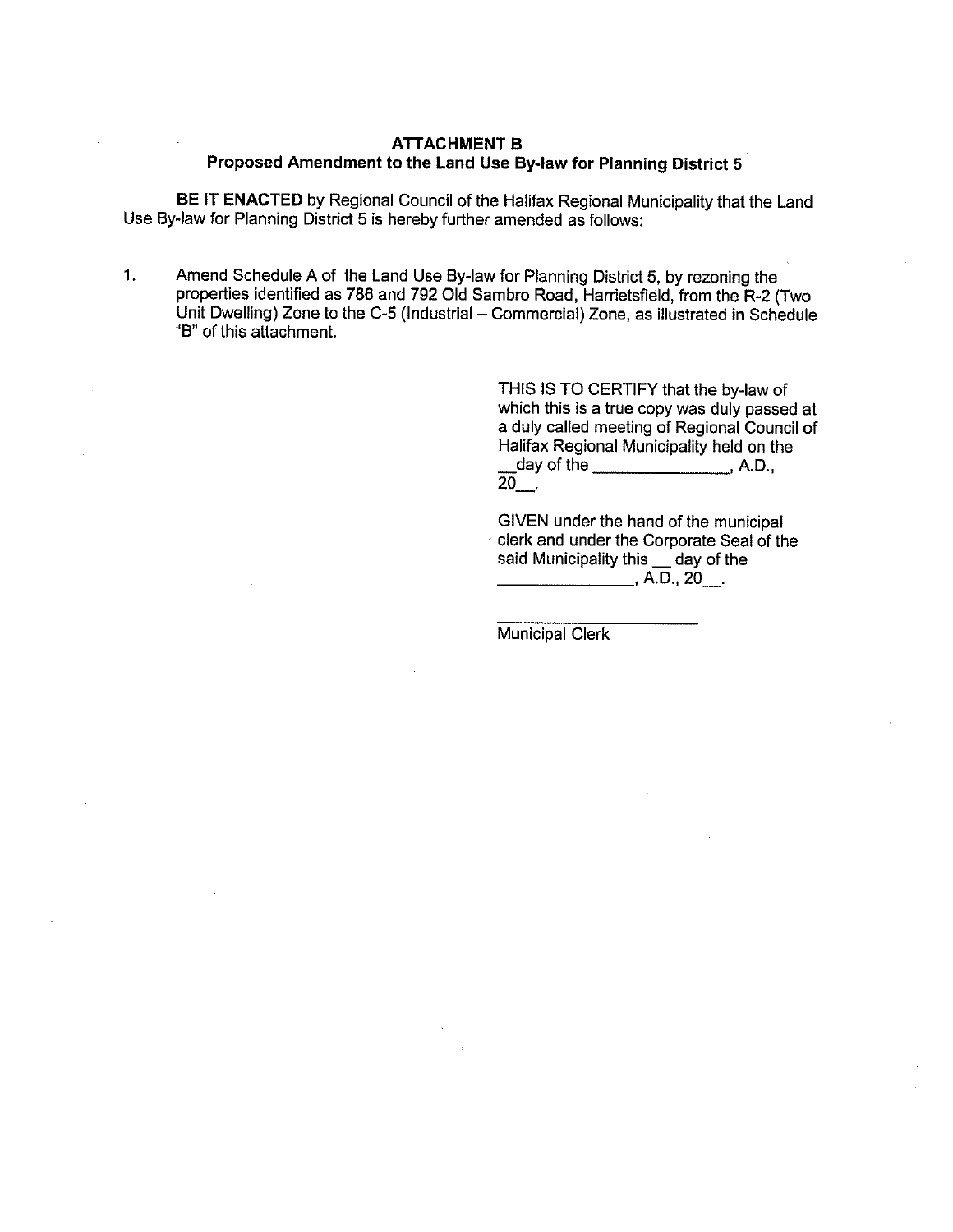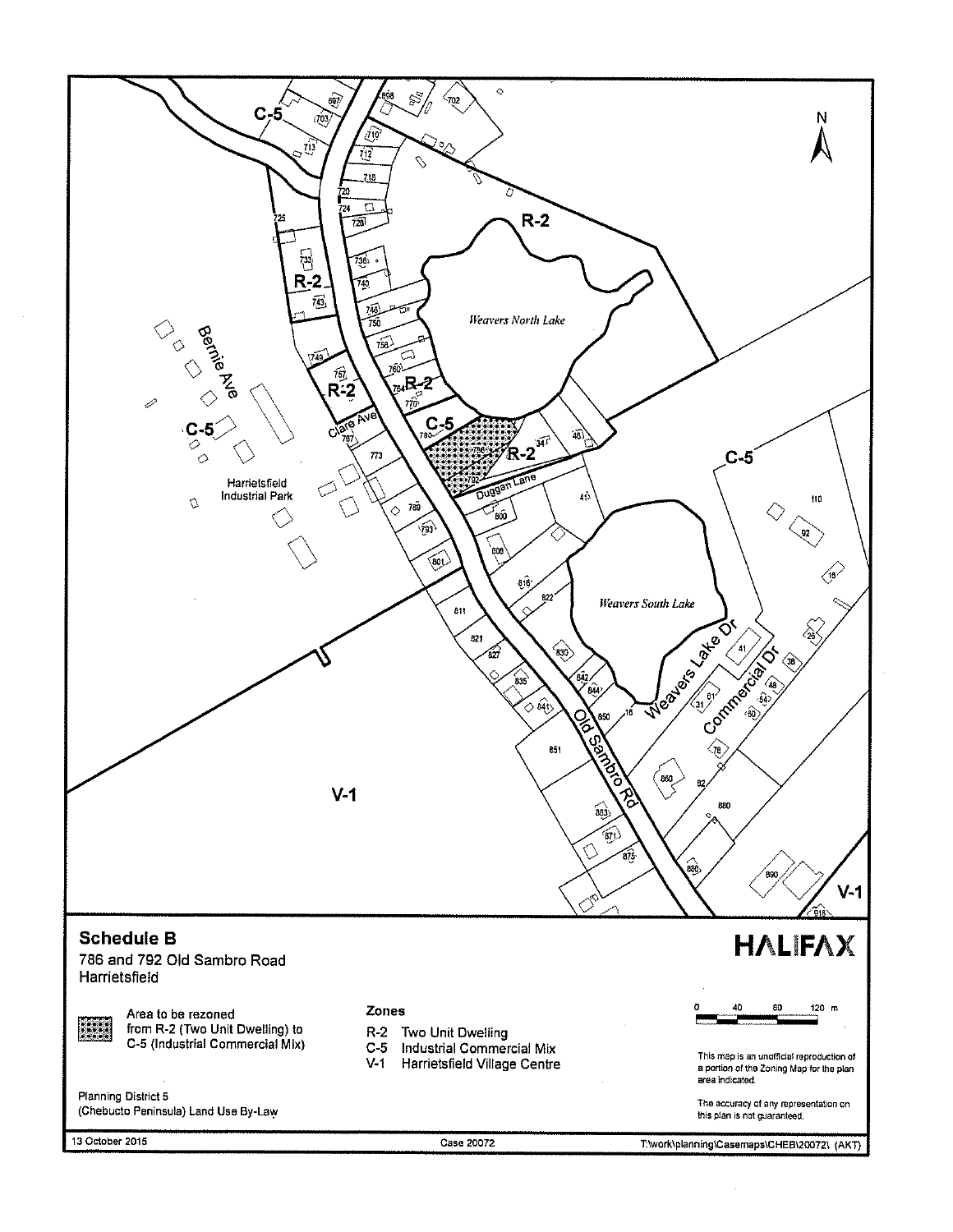## Attachment C: Minutes of Public Information Meeting (Case 19894)

### HALIFAX REGIONAL MUNICIPALITY Public Information Meeting Case 19894

|                                        | <b>Monday, June 25, 2015</b><br>7:00 p.m.<br><b>Captain William Spry Centre (Kidston Activity Room)</b>                                                                                         |
|----------------------------------------|-------------------------------------------------------------------------------------------------------------------------------------------------------------------------------------------------|
| <b>STAFF IN</b><br><b>ATTENDANCE:</b>  | Jillian MacLellan, Planner, HRM Development Approvals<br>Alden Thurston, Development Technician, HRM Development<br>Approvals<br>Cara McFarlane, Planning Controller, HRM Development Approvals |
| <b>ALSO IN</b><br><b>ATTENDANCE:</b>   | Trevor Adams, KVM Consultants Limited<br>Eirik Larsen, Steel-In-Motion Inc., Property Owner                                                                                                     |
| <b>REGRETS:</b>                        | Councillor Stephen Adams, District 11                                                                                                                                                           |
| <b>PUBLIC IN</b><br><b>ATTENDANCE:</b> | Approximately 7                                                                                                                                                                                 |

The meeting commenced at approximately 7:00 p.m.

# 1. Call to order, purpose of meeting — Jillian MacLellan

Ms. MacLellan introduced herself as the Planner facilitating this application through the <sup>p</sup>lanning process; Alden Thurston and Cars McFarlane, HRM Development Approvals; Trevor Adams, KVM Consultant Limited; Eirik Larsen, Steel-In-Motion Inc.; Councillor Stephen Adams, District 11, sent his regrets.

Case 19894 is a proposed rezoning at 786 to 792 Old Sambro Road in Harrietsfield.

The Public Information Meeting (PIM) Agenda was reviewed.

The purpose of the PIM is to identify that an application has been received, <sup>g</sup>ive some background on the proposal and receive feedback from the public. This is purely for information exchange and no decisions will be made at this PIM.

## 2. Overview of planning process — Jillian MacLellan

The <sup>p</sup>lanning process: FIRM receives an application; <sup>A</sup> PIM is held; HRM Staff performs <sup>a</sup> detailed review (Department of Transportation, Department of Environment (DOE), Development Services, etc.); Staff will draft <sup>a</sup> report along with <sup>a</sup> recommendation advising North West Community Council (NWCC) whether or not the rezoning is appropriate for this site; NWCC will schedule <sup>a</sup> public hearing where they would render <sup>a</sup> decision to approve or relect the proposal; and If approved, <sup>a</sup> two-week appeal period would follow.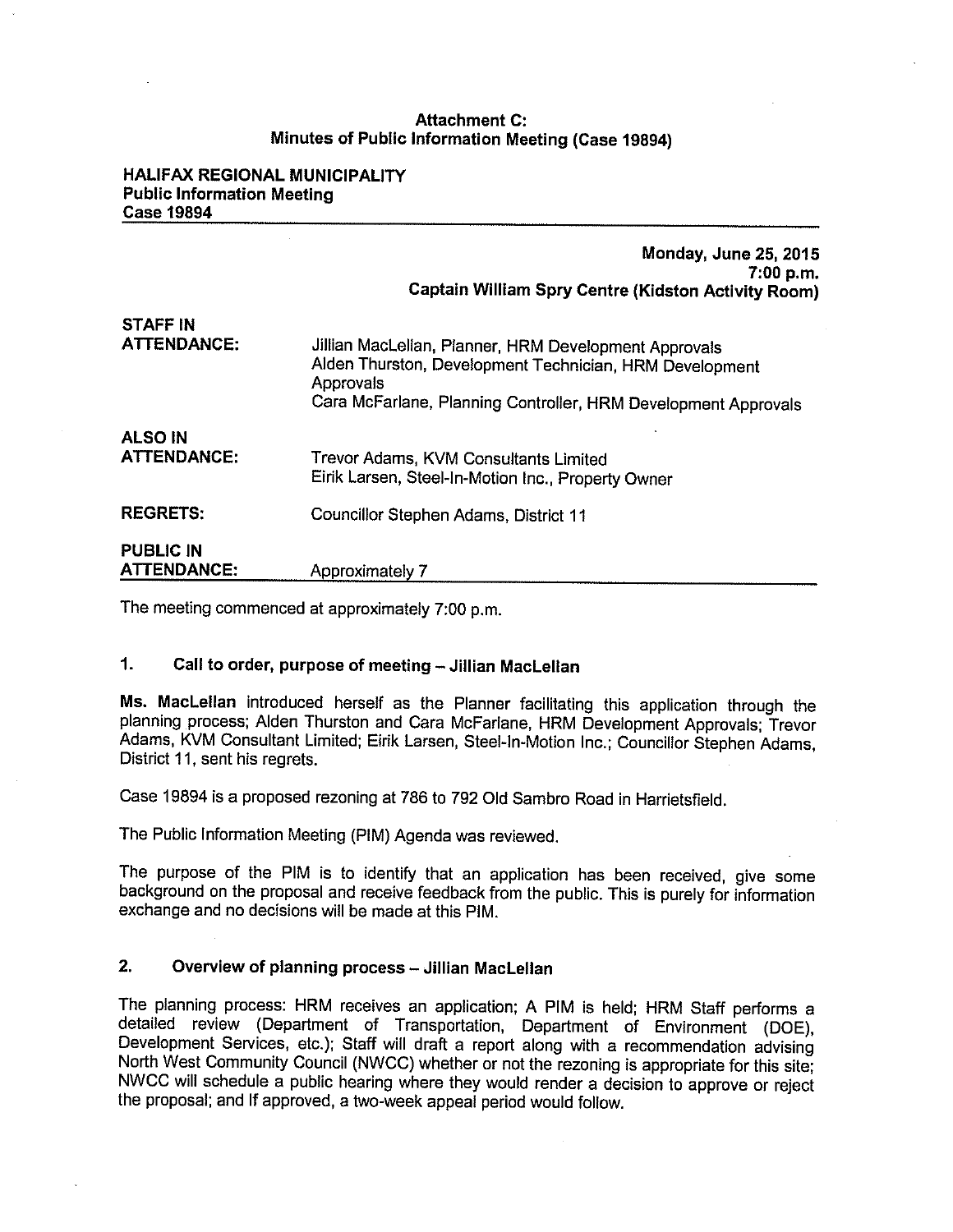## 3. Presentation of Proposal — Jillian MacLellan

KVM Consultants, on behalf of Steel-In-Motion Inc., is proposing to rezone the subject properties from the R-2 (Two Unit Dwelling) Zone to the C-5 (Industrial Commercial Mix) Zone to enable a development for a mobile welding business.

The properties (one houses a single unit dwelling and the other is vacant) are located along Old Sambro Road at the corner of Duggan Lane and across the street from the Harrietsfield Industrial Park. Beside the property is a construction office and there are some residential properties in the area.

Photos of the properties were shown.

The subject properties are designated Industrial Commercial in the Municipal Planning Strategy (MPS) for Planning District 5 which anticipates the concentration of all heavy industrial and commercial uses to be located in one area. The base zone for this area is the 0-5 Zone.

When the plan was implemented in 1996, some properties with residential uses on them were designated residential and zoned R-2. The Policy that implements the C-S Zone does not allow for residential uses; therefore, to ensure residents could continue to live in the area, do home renovations or build accessory buildings, the R-2 Zone was applied.

The R-2 Zone allows for residential uses, daycares, home occupations, open space uses and fishery support uses with a height requirement of 35 feet, lot coverage of 35% and setbacks of 20 feet from the front yard and 8 feet from the rear and side yards.

The C-5 Zone allows for a wide range of commercial and industrial uses, community facility uses and buildings that are accessory to one of these uses. Similar to the R-2 Zone there is a height requirement of 35 feet, lot coverage of 35% and setbacks of 30 feet from front yard and 15 feet from the rear and side yards. These yard requirements are larger if you are abutting a residential use, park or open space.

### Presentation of Proposal — Eirik Larsen, Steel-In-Motion Inc.

The proposal is to build a 100' x 60' steel commercial building to house a mobile welding business. The building would be constructed to the proper standards and the existing house demolished.

### 4. Questions and Comments

Tom Newton, Old Sambro Road — Years ago the community requested, and was granted, to have the area zoned R-2. The residents who had a C-2 Zone at the time requested the R-2 Zone as well. This was to help protect the lake. Why consider this proposal? Ms. MacLellan  $-$ The Policy permits applying the R-2 Zone or retaining a zone on the properties that already have residential uses. However, the base zone in the area is the C-5 Zone. A property can retain the R-2 Zone while being used for residential uses but if a commercial or industrial use is desired, the C-5 Zone could be applied. There is very little policy regarding the lake. Mr. Newton — The request is for a mobile business but what stops the applicant from using the property for a permanent use (referenced a business that was run downtown by the applicant). Ms. MacLellan — If the property is rezoned, any use under the C-S Zone would be permitted.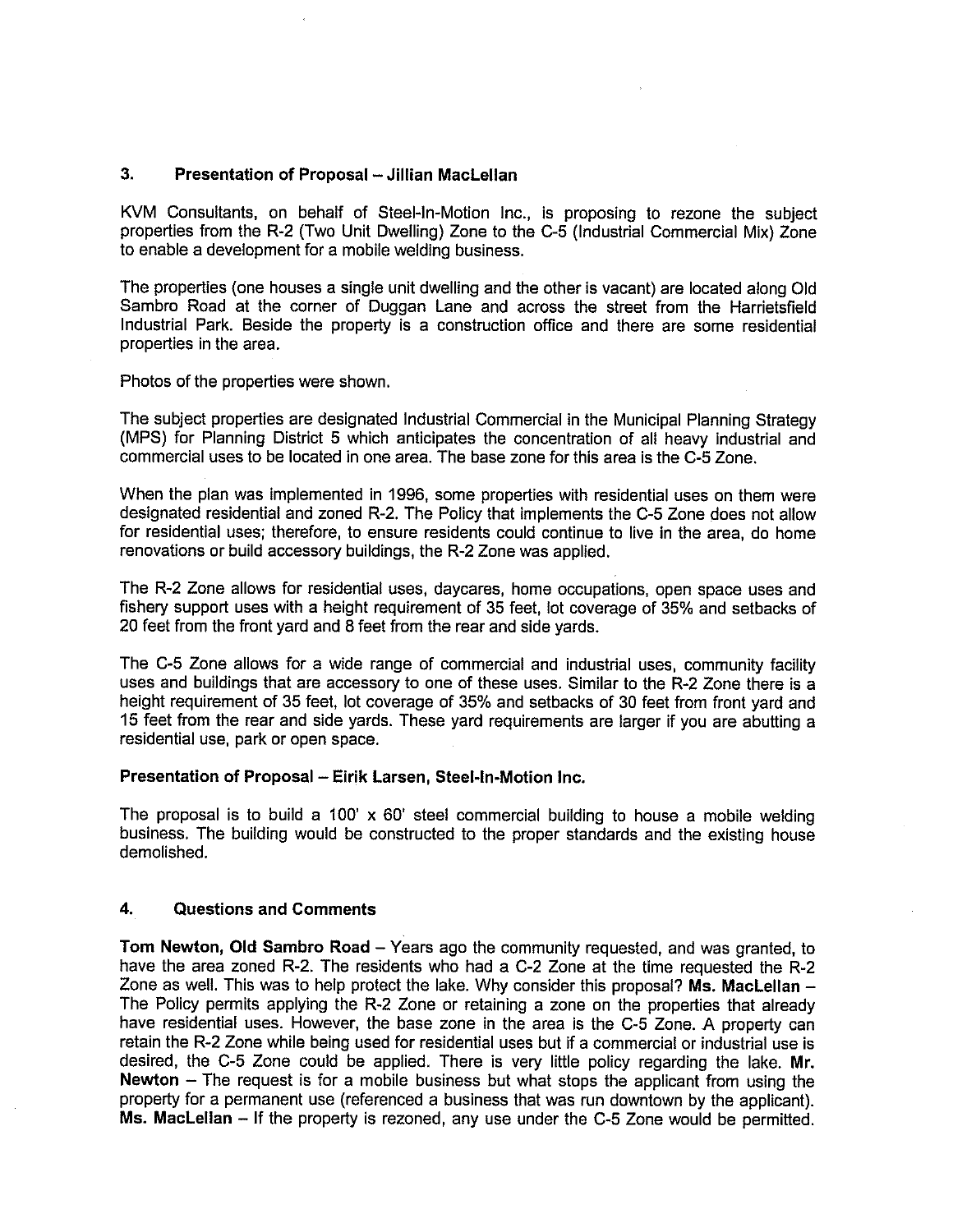Mr. Larsen noted that he did not own or have any association with the aforementioned downtown company.

Danny Steele, Old Sambro Road — What will be the hours of operation? Mr. Larsen — Normal hours would be 8:00 am to 4:30 pm but it would be rare that the applicant would be onsite.

Mr. Steele – What is the energy dissipation pad (referring to the site plan)? Trevor Adams, KVM Consultants Limited — It is an area that will slow down the stormwater before it goes to the lake to avoid erosion of the bank and the road being washed out. Mr. Steele — Where will the outflow from the lake be? Currently, there is an issue with water level and an increase would cause flooding in his backyard. Mr. Larsen - This proposal will not add any stormwater. There is some rock there now that slows down the water coming from the ditch on Duggans Lane.

Mr. Steele  $-$  How many employees will there be? Mr. Larsen  $-$  There would be two employees (himself and one other) and possible <sup>a</sup> third to answer the <sup>p</sup>hones.

Mr. Steele — How much machinery would be housed in the building? There has always been.an issue with power supply in the area. Mr. Larsen — There will be two bays which will house one truck each, Nova Scotia Power (NSP) has already been to the site. Ms. MacLellan — She will include NSP as part of the review.

Patricia Newton, Old Sambro Road - Will the machinery run all night? What about wildlife in the lake? Mr. Larsen — The proposed building is <sup>100</sup> feet away from the lake and will have no effect. Ms. MacLellan —There is quite <sup>a</sup> significant setback from the lake but this application will go to NSE for comment. Ms. Newton — There have been environmental issues in the past. Mr. Larsen — The septic system is state of the art and very clean. Nothing goes into the lake.

Mr. Newton — Will there be any infilling? Mr. Larsen said there wouldn't be.

Mr. Steele – The plans suggests there will be future storage. Mr. Larsen – Nothing is going to happen in that area. The <sup>p</sup>lan is to demolish the existing house and clean up the property.

Mr. Steele — Is there nothing available in the two existing industrial parks in the area? Mr. Larsen said there wasn't.

Ms. Newton — It is <sup>a</sup> very big building to have an office. Ms. MacLellan — The building will also be used for the storage of the welding trucks.

## 5. Closing Comments

Ms. MacLellan thanked everyone for coming and expressing their comments.

## 6. Adjournment

The meeting adjourned at approximately 7:25 p.m.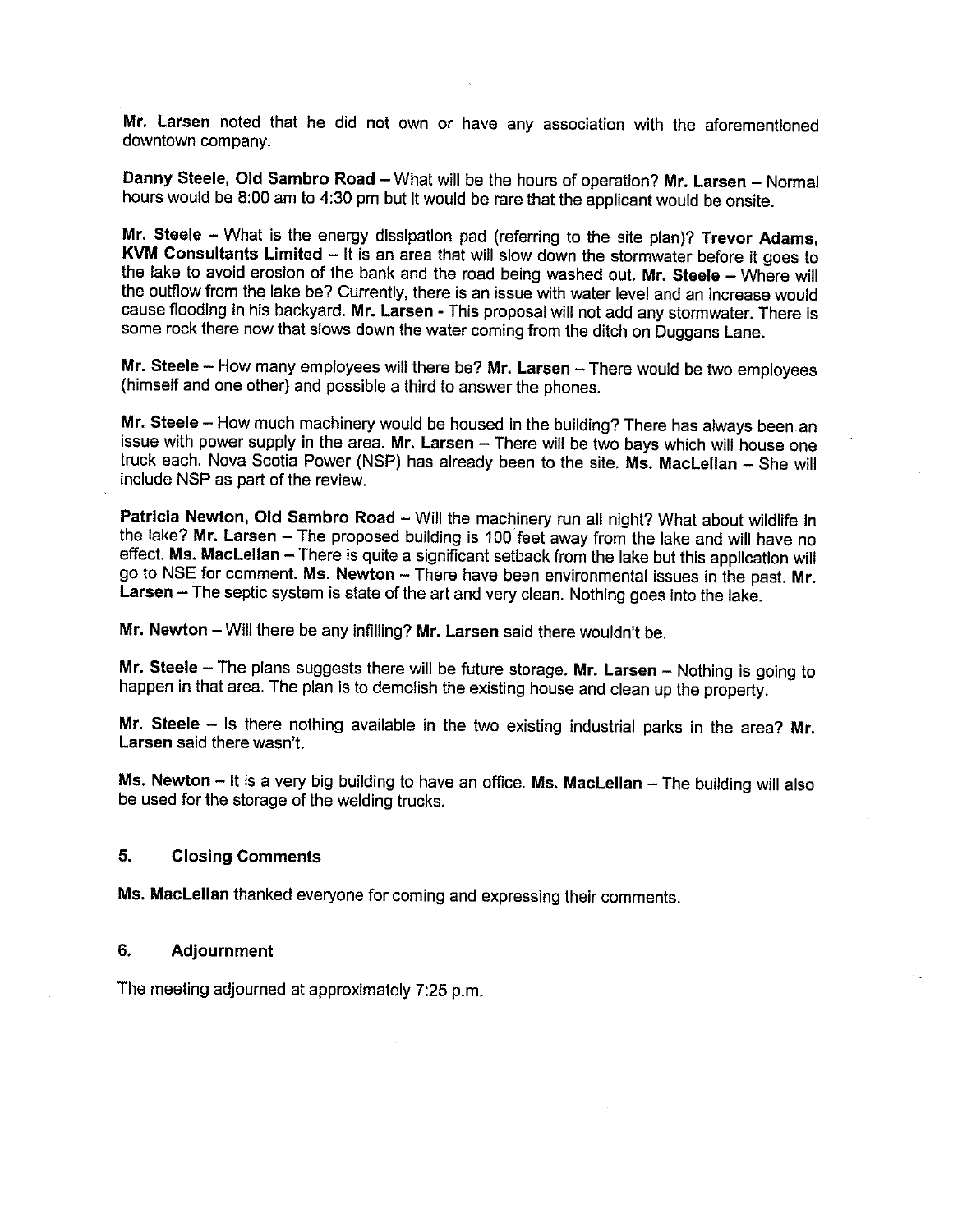# Attachment D: Excerpt from Land Use By-law for Planning District <sup>5</sup>

## PART 18: C-5 (INDUSTRIAL COMMERCIAL MIX) ZONE

## 18.1 C-5 USES PERMITTED

No development permit shall be issued in any C-S (Industrial Commercial Mix) Zone except for the following:

All uses permitted in the C-2 Zone, except single and two unit dwellings. Any industrial, assembly, or manufacturing operation which is conducted and wholly contained within <sup>a</sup> building and which does not involve process water treatment; Service industries; General contracting storage yards and services; Machinery sales and service outlets; Service stations; Trucking, landscaping and excavating services; Automotive repair outlets and auto body shops; Warehouses; Hotels and motels; Restaurants including drive-in and take out restaurants; Outdoor display courts; All uses permitted in the P-2 (Community Facility) Zone; Mobile dwellings and single unit dwellings which are accessory to any permitted use. Camposting operations (see section 4.29)(MC-Feb 26196; E-Mar 28(96)

## 18.2 C-S ZONE REQUIREMENTS

In any C-S Zone, no development permit shall be issued except in conformity with the following:

| Minimum Lot Area                    | 20,000 square feet (1858 $m^2$ ) |
|-------------------------------------|----------------------------------|
| Minimum Frontage                    | 100 feet (32.84 m)               |
| Minimum Front or Flankage Yard      | 30 feet (4.1 m)                  |
| Minimum Rear or Side Yard           | 15 feet (4.5 m)                  |
| Minimum Separation Distance Between |                                  |
| <b>Accessory Buildings</b>          | 15 feet (4.5 m)                  |
| Maximum Height of Main Building     | 35 feet (10.7 m)                 |

## 18.3 OTHER REQUIREMENTS: SINGLE AND TWO UNIT DWELLINGS

Notwithstanding Section 18.1, no person shall erect any single or two unit dwelling unless such <sup>a</sup> dwelling is located on <sup>a</sup> lot in existence on the effective date of this By-law, except where <sup>a</sup> single or two unit dwelling is accessory to any permitted use.

# 18.4 OTHER REQUIREMENTS: SEPARATION DISTANCES

- (a) Where any C-S Zone abuts any par<sup>k</sup> or conservation zone, no building or structure shall be permitted within fifty (50) feet (16,4 m) of the abutting zone.
- (b) Where any commercial or industrial use in any C-5 Zone abuts any residential or community facility use, no building or structure shall be permitted within fifty (50) feet (16.4 m) of the abutting use.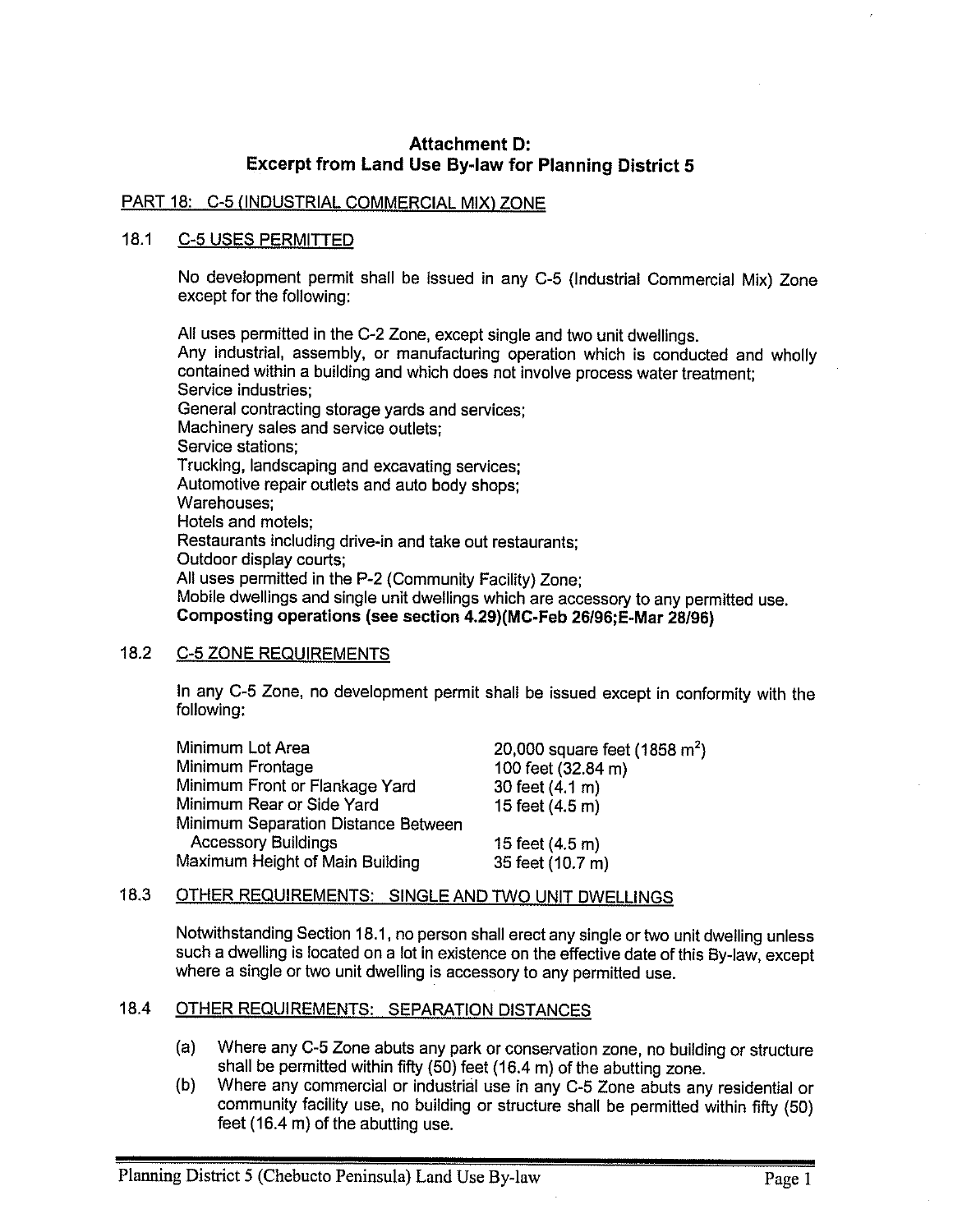(c) Where any C-5 Zone abuts any other zone, no bulk fuel storage tanks shall be permitted within one hundred (100) feet (32.84 m) of the abutting zone, and in no case shall any bulk fuel storage tanks be located within one hundred (100) feet of <sup>a</sup> residential use.

## 18.5 OTHER REQUIREMENTS: OPEN STORAGE, OUTDOOR DISPLAY, PARKING AND LOADING AREAS

- (a) No open storage shall be permitted in any required front or side yard.<br>(b) No outdoor display shall be permitted within ten (10) feet (3 m) of any
- No outdoor display shall be permitted within ten  $(10)$  feet  $(3 \text{ m})$  of any lot line.
- (c) No open storage or outdoor display shall be permitted in any yard which abuts any residential or community facility use except where <sup>a</sup> visual barrier is provided.
- (d) No parking or loading area shall be permitted in any required side or rear yard where the required yard abuts any residential or community facility use except where <sup>a</sup> visual barrier is provided.
- (e) Notwithstanding the provisions of Section 4.27, the parking area shall be paved or otherwise maintained with <sup>a</sup> stable surface which is treated in <sup>a</sup> manner so as to prevent the raising of dust and loose particles.

## 18.6 OTHER REQUIREMENTS: ENVIRONMENTAL

No building, structure, open storage or parking area shall be located within twenty-five (25) feet of Fish Brook or within twenty-five (25) feet of Spruce Hill Lake.

## 18.7 OTHER REQUIREMENTS: SERVICE STATIONS

Where a service station is erected in any C-5 Zone, the following shall apply:<br>(a) Minimum Lot Area:  $30.000$  square feet (2787 m<sup>2</sup>):

- (a) Minimum Lot Area:  $30,000$  square feet  $(2787 \text{ m}^2)$ ;<br>(b) Minimum Lot Frontage:  $150$  feet (45.7 m);
	-
- (c) No portion of any pump island shall be located closer than twenty (20) feet (6.1 m) from any street line;
- (d) The minimum distance between ramps or driveways shall be thirty (30) feet (9.1 m);
- (e) The minimum distance from <sup>a</sup> ramp or driveway to <sup>a</sup> road intersection shall be fifty (50) feet (16.4 m);
- (f) The minimum angle of intersection of <sup>a</sup> ramp to <sup>a</sup> road line shall be forty-five (45) degrees;
- (g) The width of <sup>a</sup> ramp shall be <sup>a</sup> minimum of twenty (20) feet (6.1 m) and <sup>a</sup> maximum of twenty-six (26) feet (7.9 m);
- (h) Any materials or automobiles being stored as part of the service station operation shall be enclosed by <sup>a</sup> fence, vegetation or other means which provide <sup>a</sup> visual and physical barrier.

## 18.8 OTHER REQUIREMENTS: AUTO BODY SHOPS

- (a) Any materials associated with an auto body shop operation shall be contained within <sup>a</sup> building or otherwise enclosed by <sup>a</sup> fence, vegetation or other means which provide <sup>a</sup> visual and physical barrier.
- (b) No open storage of vehicles or equipment shall be permitted within any required yard.

# 18.9 OTHER REQUIREMENTS: ONE MAIN BUILDING ON A LOT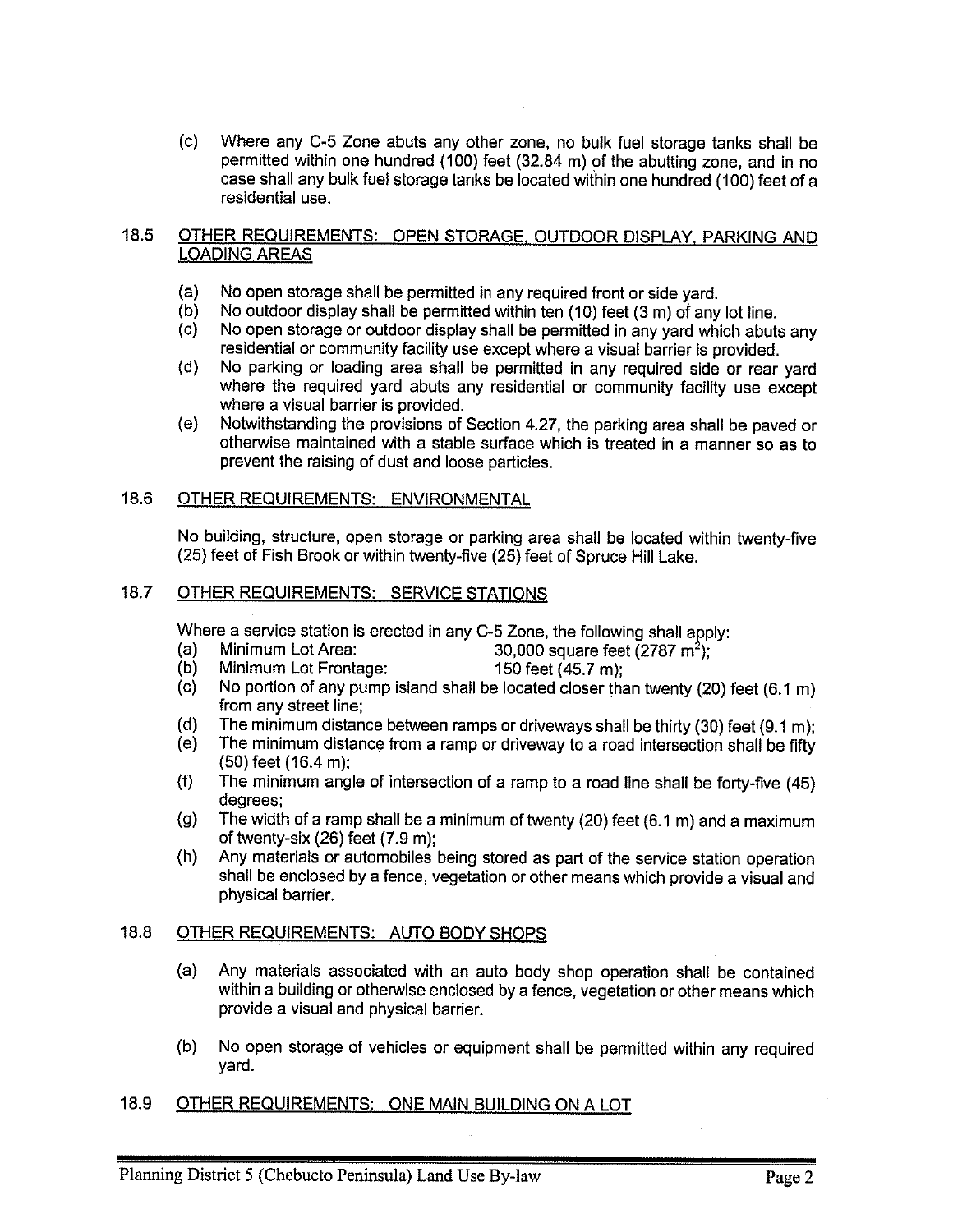No person shall erect more than one (1) main industrial or commercial building on <sup>a</sup> lot within any C-5 (Industrial Commercial Mix) Zone. Developments which involve more than one main commercial or industrial building on a lot may be considered by development agreement subiect to Policy P-81 of the Municipal Planning Strategy and Section 3.6 of this By-law

## 18.10 OTHER REQUIREMENTS: USES WITHIN 250 FEET

 $\sim$ 

Notwithstanding Section 18.2, no development permit shall be issued for any commercial or industrial use located within <sup>250</sup> feet of the Old Sambro Road north of Fish Brook, or within 250 feet of Long Lake Provincial Park, except pursuant to Section 3.6(j) of this By-law.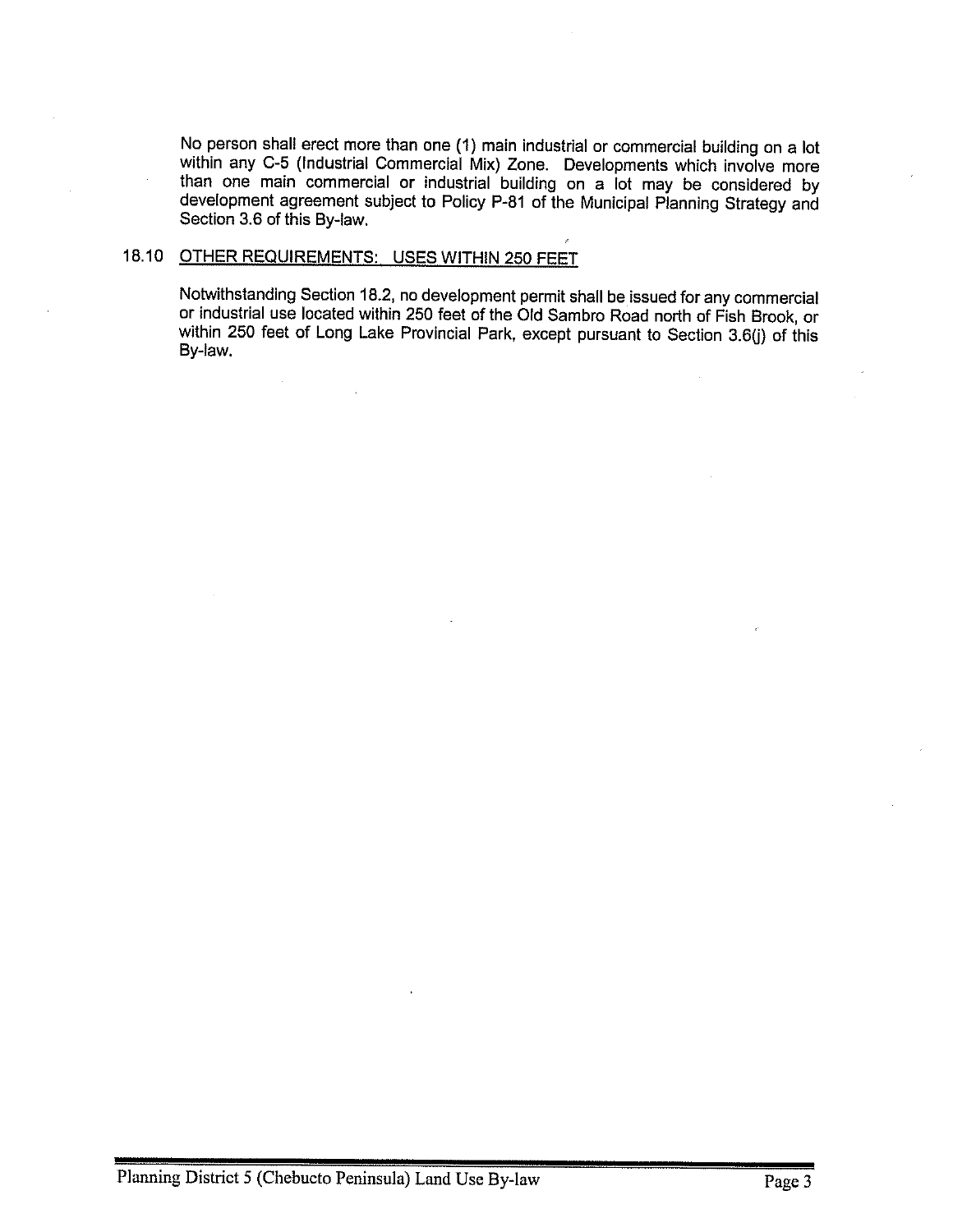## Attachment E

# Review of Relevant Policies from the Municipal Planning Strategy for Planning District 5

| INDUSTRIAL-COMMERCIAL DESIGNATION                                                                                                                                                                                                                                                                                                                                                                                                                                                                                                                                                                                                                                                                                                                                                                                 |                                                                                                                                                                                                                                                                                                                                                                                                                                                            |
|-------------------------------------------------------------------------------------------------------------------------------------------------------------------------------------------------------------------------------------------------------------------------------------------------------------------------------------------------------------------------------------------------------------------------------------------------------------------------------------------------------------------------------------------------------------------------------------------------------------------------------------------------------------------------------------------------------------------------------------------------------------------------------------------------------------------|------------------------------------------------------------------------------------------------------------------------------------------------------------------------------------------------------------------------------------------------------------------------------------------------------------------------------------------------------------------------------------------------------------------------------------------------------------|
| <b>Policy Criteria</b>                                                                                                                                                                                                                                                                                                                                                                                                                                                                                                                                                                                                                                                                                                                                                                                            | <b>Staff Comment</b>                                                                                                                                                                                                                                                                                                                                                                                                                                       |
| $IC-1$<br>It shall be the intention of Council to<br>establish an Industrial-Commercial Designation,<br>as shown on the Generalized Future Land Use<br>Map (Map 1). Within this designation, it shall be<br>intention of Council to<br>the<br>support<br>a<br>concentration of industrial and commercial land<br>uses, while seeking ways to provide for long-<br>term upgrading of the area.                                                                                                                                                                                                                                                                                                                                                                                                                     | As part of this application it is proposed that the<br>MPS be amended to include the subject<br>properties within the Industrial - Commercial<br>designation.                                                                                                                                                                                                                                                                                              |
| $IC-2$<br>Within<br>the<br>Industrial-Commercial<br>Designation, it shall be the intention of Council<br>to establish an Industrial-Commercial Mix Zone<br>which permits general industrial, commercial,<br>community facility and accessory residential<br>uses, as well as the existing salvage yard.<br>Controls on loading and parking, signage, the<br>screening of open storage and outdoor display<br>will address concerns with improved site<br>development and will address compatibility<br>with<br>surrounding<br>concerns<br>development.<br>Separation requirements from adjacent zones,<br>watercourses, and residential and community<br>facility uses shall be established. In addition,<br>access<br>special<br>requirements<br>shall<br>be<br>established for service stations.                | $C-5$<br>(Industrial-Commercial<br>The<br>Mix)<br>is<br>considered the base zone for the industrial<br>commercial designation. It permits general<br>industrial and commercial uses and includes<br>controls on loading parking, signage, the<br>screening of open storage and outdoor display.<br>The C-5 Zone further includes separation<br>requirements<br>from<br>adjacent<br>zones,<br>watercourses, and residential and community<br>facility uses. |
| $IC-3$<br>It shall be the intention of Council that<br>within the Commercial Industrial Designation,<br>no commercial or industrial development shall<br>be permitted within two hundred and fifty (250)<br>feet of the boundary of the Long Lake<br>Provincial Park or of the Old Sambro Road.<br>located north of Fish Brook, excluding the<br>existing Irving Oil station, LIMS Lot #40429763.<br>Notwithstanding that no development<br>- IS<br>permitted, Council may consider commercial or<br>industrial development consistent with<br>the<br>Commercial Industrial Mix Zone within<br>this<br>setback<br>area<br>in.<br>accordance<br>with<br>the<br>development agreement provisions of the<br>Planning Act. In considering any development<br>proposal, Council shall have regard to the<br>following: | The subject properties are located more than<br>76.2 metres (250 feet) from the boundary of the<br>Long Lake Provincial Park is located along the<br>portion of Old Sambro Road which is south of<br>Fish Brook.                                                                                                                                                                                                                                           |

 $\mathcal{A}^{\mathcal{A}}$ 

 $\sim$   $\sim$ 

 $\bar{\lambda}$ 

 $\hat{\boldsymbol{\theta}}$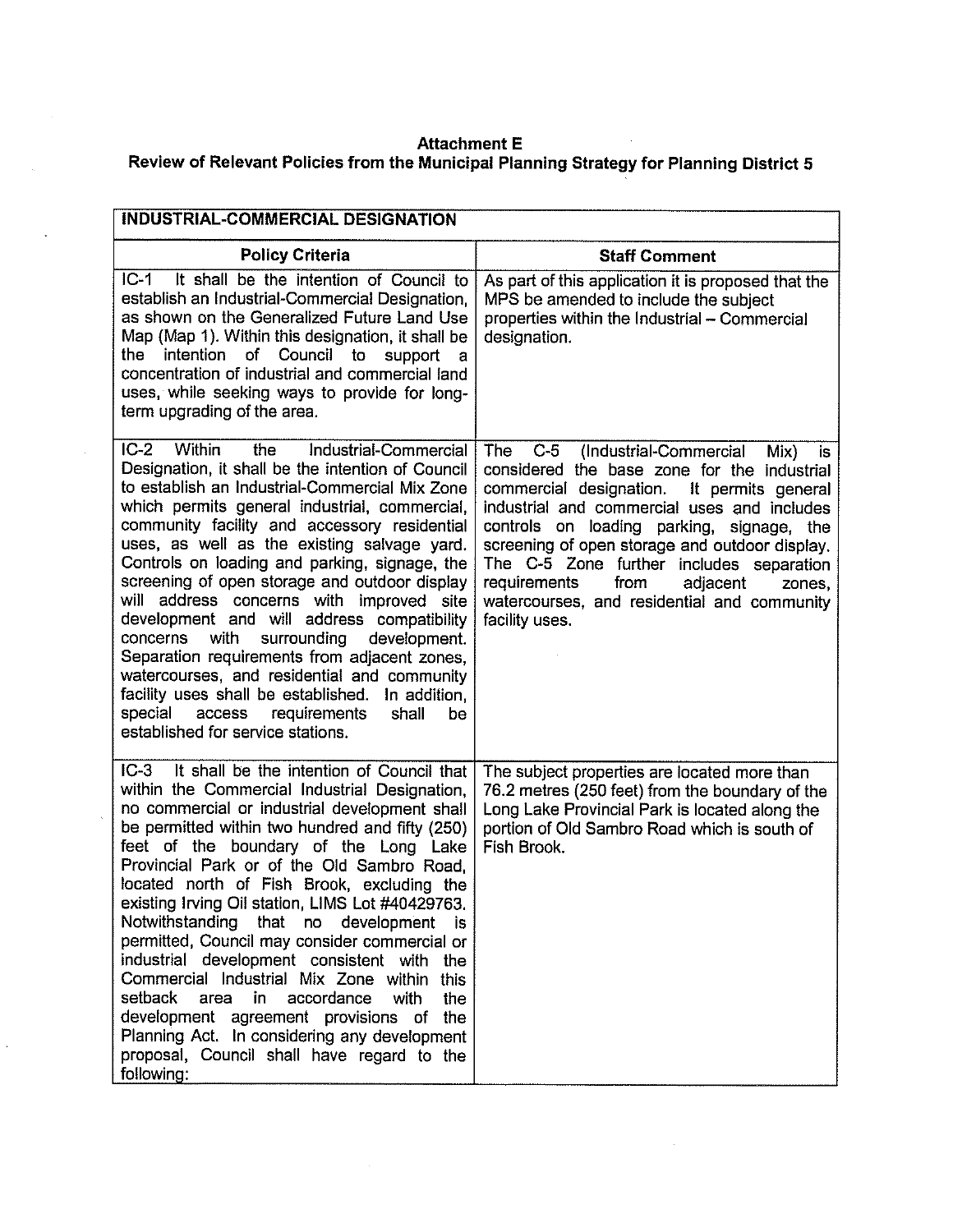| (a)<br>the nature and scale of the proposed<br>development, in terms of its potential effects on<br>adjacent residential areas and the Long Lake<br>Provincial Park;<br>(b)<br>where feasible, the retention of existing<br>tree cover, in order to screen the proposed<br>development from adjacent residential/park<br>areas:<br>(c)<br>the provision of site design features<br>such as landscaping, fencing, and/or buffering<br>which serve to minimize any negative impacts<br>resulting from the proposed development;<br>(d)<br>that no open storage be permitted and<br>that any industrial activity is conducted and<br>wholly contained within a building;<br>(e)<br>maintenance of the development;<br>hours of operation; and<br>(f)<br>the provisions of Policy IM-10.<br>(g) |                                                                                                                                                                                                                                                                                                                                                                                                                                                                                                        |
|---------------------------------------------------------------------------------------------------------------------------------------------------------------------------------------------------------------------------------------------------------------------------------------------------------------------------------------------------------------------------------------------------------------------------------------------------------------------------------------------------------------------------------------------------------------------------------------------------------------------------------------------------------------------------------------------------------------------------------------------------------------------------------------------|--------------------------------------------------------------------------------------------------------------------------------------------------------------------------------------------------------------------------------------------------------------------------------------------------------------------------------------------------------------------------------------------------------------------------------------------------------------------------------------------------------|
| $IC-4$<br>Notwithstanding Policy E-12, in<br>recognition of the wide range of uses permitted<br>in the Commercial-Industrial Mix Zone, it shall<br>be the intention of Council to prohibit the<br>erection of structures or the location of open<br>storage or parking spaces within twenty-five<br>(25) feet of Fish Brook or within twenty-five (25)<br>feet of Spruce Hill Lake, in order to provide<br>additional protection for these watercourses.                                                                                                                                                                                                                                                                                                                                    | The subject properties are located more than<br>7.6 metres (25 feet) from Fish Brook and more<br>than 7.6 metres (25 feet) from Spruce Hill Lake.                                                                                                                                                                                                                                                                                                                                                      |
| It is recognized that there are a number of existing lots which may not be suitable for industrial or<br>commercial development or which have been purchased for residential development. Therefore,<br>any lot in existence on the effective date of this Strategy may be developed for residential<br>purposes. However, no additional residential development shall be permitted in the designation.                                                                                                                                                                                                                                                                                                                                                                                     |                                                                                                                                                                                                                                                                                                                                                                                                                                                                                                        |
| Notwithstanding Policy IC-1 and IC-2, in<br>$IC-5$<br>recognition of its intention to encourage the<br>development of an industrial<br>commercial<br>concentration.<br>Council<br>shall<br>limit<br>new<br>residential development in the Industrial-<br>Commercial Mix Zone to lots in existence on<br>the effective date of this Planning Strategy,<br>unless such development is accessory to a<br>permitted use.                                                                                                                                                                                                                                                                                                                                                                        | The subject properties are both zoned R-2<br>(Two-Unit Dwelling) as the properties were<br>used for residential purposes when the plan<br>was implemented.<br>By rezoning the subject<br>properties to the C-5 Zone, the subject<br>properties will no longer be able to be<br>developed for residential purposes, unless it is<br>accessory to a commercial or industrial use.<br>One avenue for accommodating industrial-commercial development in the area is to support the                        |
|                                                                                                                                                                                                                                                                                                                                                                                                                                                                                                                                                                                                                                                                                                                                                                                             | development of industrial parks. With the encouragement of this development form comes the<br>need to ensure the viability of the lot in terms of its parking, design of the internal street network,<br>water and sewerage services, layout of buildings and fire protection services. Such development<br>also provides the opportunity for upgrading of the area. For these reasons, a development<br>agreement is supported to accommodate development of new industrial parks or the expansion of |

 $\label{eq:2.1} \begin{aligned} \mathbf{y} & = \mathbf{y} + \mathbf{y} \\ \mathbf{y} & = \mathbf{y} + \mathbf{y} \\ \mathbf{y} & = \mathbf{y} + \mathbf{y} \\ \mathbf{y} & = \mathbf{y} + \mathbf{y} \\ \mathbf{y} & = \mathbf{y} + \mathbf{y} \\ \mathbf{y} & = \mathbf{y} + \mathbf{y} \\ \mathbf{y} & = \mathbf{y} + \mathbf{y} \\ \mathbf{y} & = \mathbf{y} + \mathbf{y} \\ \mathbf{y} & = \mathbf{y} + \mathbf{y} \\ \mathbf{y} & =$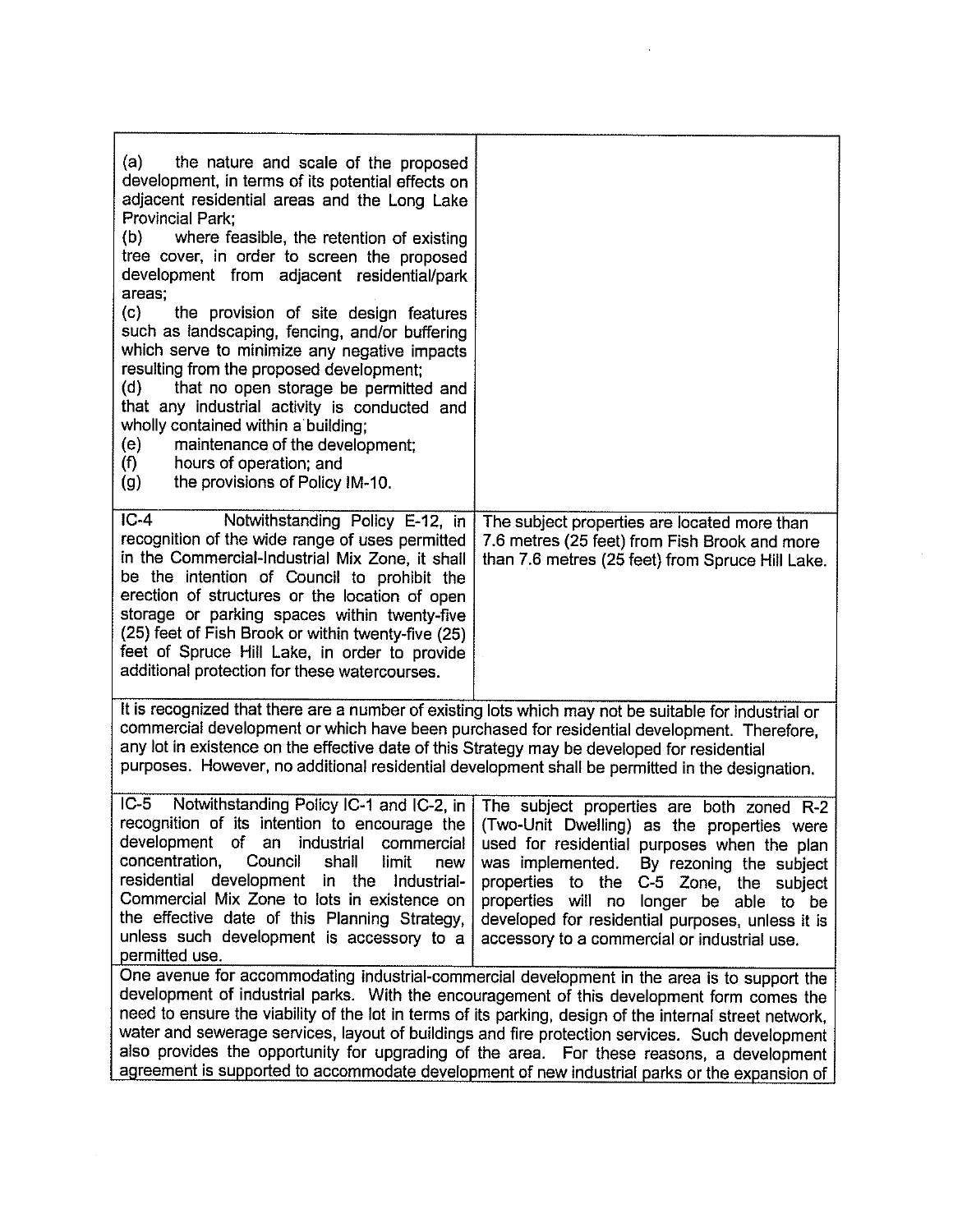the existing industrial park. In addition, the location of more than one main industrial or commercial building on any lot shall only be considered by development agreement.

In the case of the existing industrial park, any additional main commercial or industrial structures shall be considered as an expansion and will therefore be subject to development agreement.

| $IC-6$<br>Within<br>the<br>Industrial-Commercial<br>Designation it shall be the intention of Council<br>to permit the establishment of new industrial<br>parks, the expansion of existing<br>industrial<br>parks, or the location of more than one main<br>commercial or industrial building on a lot, in<br>accordance with the development agreement<br>provisions of the Planning Act. In considering<br>such proposals, Council shall have regard to<br>the following:                                                                                                                                                                                                                                                                                                                                                                                                                                                                                                                                  | The rezoning of the subject properties will not<br>be considered an expansion to the industrial<br>park. |
|-------------------------------------------------------------------------------------------------------------------------------------------------------------------------------------------------------------------------------------------------------------------------------------------------------------------------------------------------------------------------------------------------------------------------------------------------------------------------------------------------------------------------------------------------------------------------------------------------------------------------------------------------------------------------------------------------------------------------------------------------------------------------------------------------------------------------------------------------------------------------------------------------------------------------------------------------------------------------------------------------------------|----------------------------------------------------------------------------------------------------------|
| adequate layout and design of the<br>(a)<br>access road or internal street system for<br>emergency services and the co-ordination of<br>proposed roads with the Old Sambro Road;<br>(b)<br>the ability of fire protection services to<br>adequately service the increased demand<br>resulting from the proposed development;<br>$\left( \mathbf{c}\right)$<br>the potential for future subdivision of<br>or buildings, and the potential for<br>land<br>expansion of the development;<br>(d)<br>the location of parking areas and<br>loading facilities;<br>(e)<br>pedestrian safety;<br>the effect of the development upon<br>(f)<br>existing on-site services:<br>(g)<br>the.<br>maintenance of an<br>adequate<br>setback from watercourses and provisions for<br>management of stormwater;<br>(h)<br>ongoing<br>maintenance<br>оf<br>the<br>development;<br>(i)<br>provisions for landscaping and buffering<br>from adjacent land uses and the public road;<br>and<br>(j)<br>provisions of Policy IM-10. |                                                                                                          |
| context of economic development initiatives in the Municipality. Conoral infractructural                                                                                                                                                                                                                                                                                                                                                                                                                                                                                                                                                                                                                                                                                                                                                                                                                                                                                                                    | The Industrial-Commercial Designation in north Harrietsfield warrants some review within the             |

elopment initiatives in the Municipality. General infrastructural improvements should be encouraged in the area and in the existing industrial park.

North Harrietsfield is presently unserviced and this limits industrial/commercial development potential, particularly for those activities where industrial processes or the size of the workforce <sup>p</sup>lace demands on on-site services. Although the Harrietsfield-Williamswood Pollution Control Study has identified options for this area, a key to any long-term future servicing of the Industrial-Commercial Designation will be the Municipality's commitment to <sup>a</sup> future serviceable area and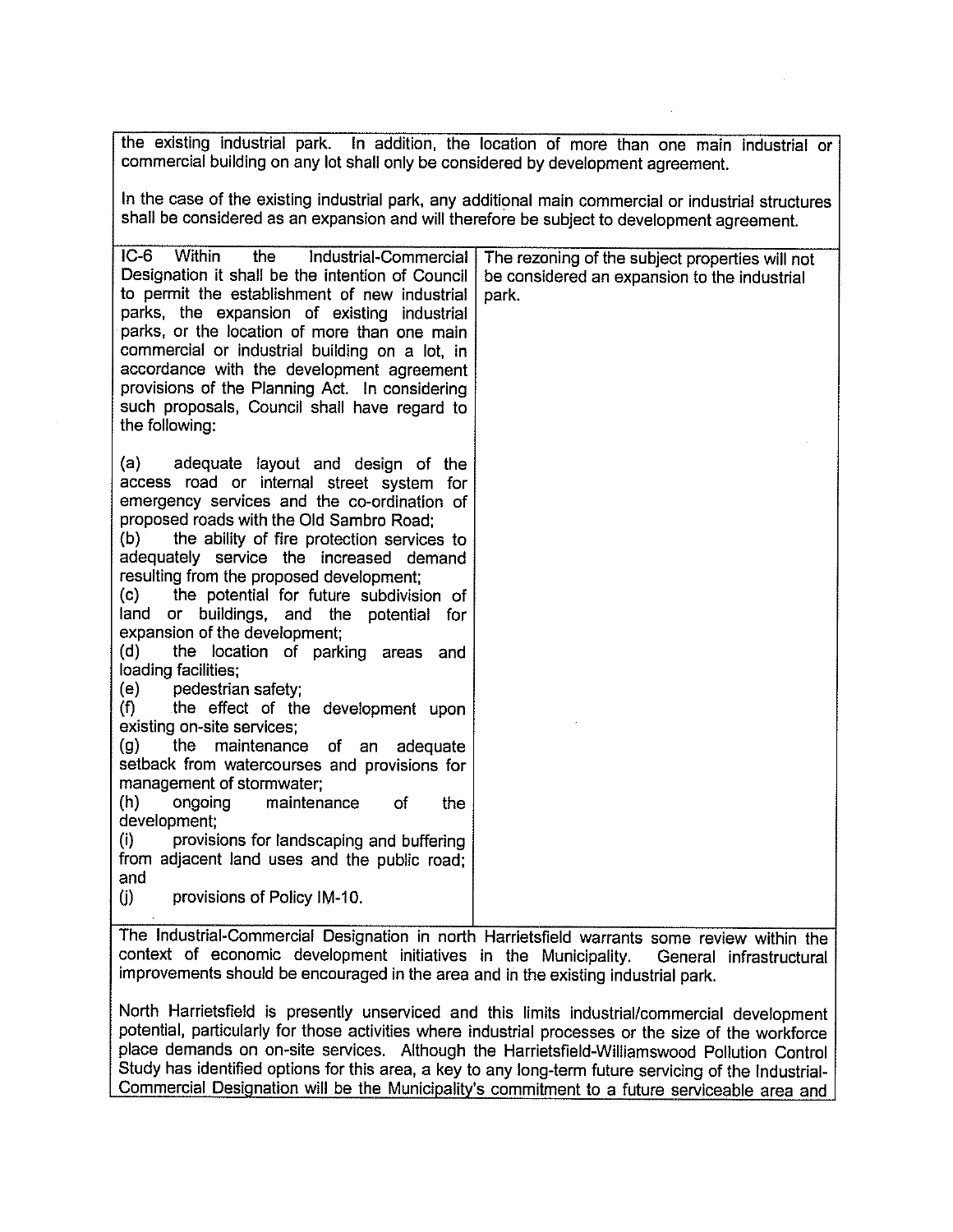| resolution of regional sewage issues.                                                                                                                                                                                                                                                                                                                                                                                                                                                                                                                           |                                                                                                                                                                    |
|-----------------------------------------------------------------------------------------------------------------------------------------------------------------------------------------------------------------------------------------------------------------------------------------------------------------------------------------------------------------------------------------------------------------------------------------------------------------------------------------------------------------------------------------------------------------|--------------------------------------------------------------------------------------------------------------------------------------------------------------------|
| IC-7 As a component of municipal economic<br>development, it shall be the intention of<br>Council, through the Municipality's Industrial<br>Commission, to identify and promote industrial<br>and commercial development opportunities in<br>the North Harrietsfield area, with the goal of<br>upgrading the existing industrial/commercial<br>facilities.                                                                                                                                                                                                      | N/A                                                                                                                                                                |
| $IC-8$<br>It shall be the intention of Council to<br>initiate a study of the industrial/commercial area<br>of North Harrietsfield, with the participation of<br>owners and residents, to examine methods of<br>improving access, traffic circulation, pedestrian<br>safety, landscaping and aesthetics of the<br>presently developed areas and to consider its<br>integration with future development.<br>In.<br>conjunction with such a study, Council shall<br>establish<br>infrastructure<br>and<br>service<br>improvements in the North Harrietsfield area. | N/A                                                                                                                                                                |
| <b>SECTION IV - IMPLEMENTATION</b>                                                                                                                                                                                                                                                                                                                                                                                                                                                                                                                              |                                                                                                                                                                    |
| IM-10 In considering development agreements<br>and amendments to the Land Use By-law, in<br>addition to all other criteria as set out in various<br>policies of this Plan, Council shall have<br>appropriate regard to the following matters:                                                                                                                                                                                                                                                                                                                   |                                                                                                                                                                    |
| (a)<br>that the proposal is in conformity with<br>the intent of this Plan and with the requirements<br>of all other municipal by-laws and regulations;                                                                                                                                                                                                                                                                                                                                                                                                          | The proposed rezoning is consistent with the<br>intent of this Plan and the requirements of all<br>other municipal by-laws and regulations.                        |
| (b)<br>that the proposal is not premature or<br>inappropriate by reason of:                                                                                                                                                                                                                                                                                                                                                                                                                                                                                     |                                                                                                                                                                    |
| (i)<br>the financial capability of the<br>Municipality to absorb any costs relating<br>to the development;                                                                                                                                                                                                                                                                                                                                                                                                                                                      | N/A                                                                                                                                                                |
| the adequacy of on-site sewerage<br>(ii)<br>and water services;                                                                                                                                                                                                                                                                                                                                                                                                                                                                                                 | The applicant will be required to obtain the<br>necessary permits and approval from Nova<br>Scotia Environment in regards to on-site<br>sewage and water services. |
| (iii)<br>the adequacy or proximity of school,<br>recreation or other Community facilities;                                                                                                                                                                                                                                                                                                                                                                                                                                                                      | N/A                                                                                                                                                                |

 $\mathcal{A}^{\mathcal{A}}$ 

 $\mathcal{L}^{\text{max}}_{\text{max}}$  and  $\mathcal{L}^{\text{max}}_{\text{max}}$